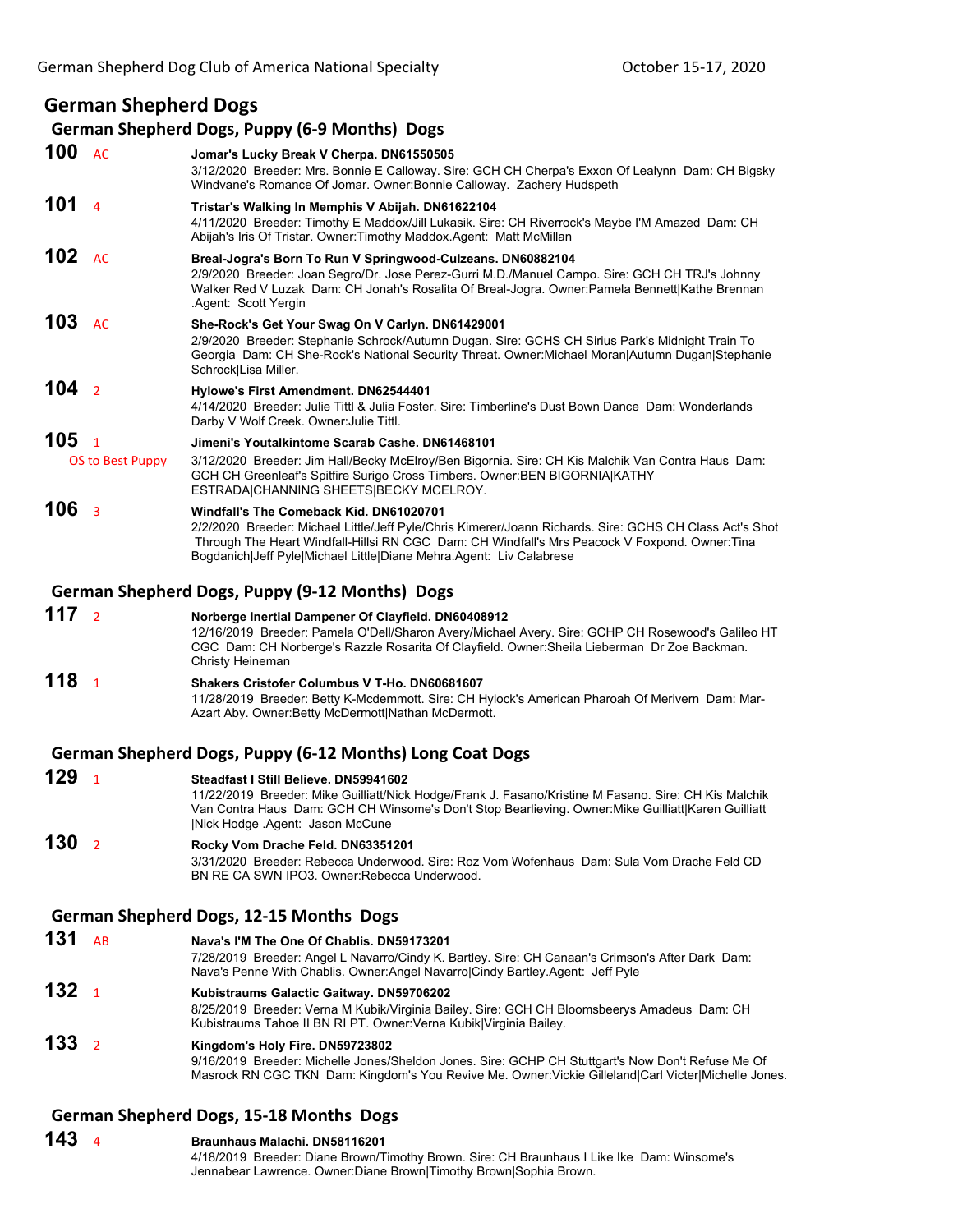| 144 <sub>3</sub> |                         | Welove Willie Nelson, DN58251901<br>6/19/2019 Breeder: Jeffrey M Moebius. Sire: CH Tatum's Welove To Trump That! Dam: Welove Du<br>Chien's Joey's Girl. Owner: Jeffrey Moebius.                                                                                                                                        |
|------------------|-------------------------|------------------------------------------------------------------------------------------------------------------------------------------------------------------------------------------------------------------------------------------------------------------------------------------------------------------------|
| 145              | AB                      | Welove Kenlyn's Make America Great. DN58252201<br>6/30/2019 Breeder: Jeffrey M Moebius/Kent Boyles. Sire: CH Tatum's Welove To Trump That! Dam:<br>Welove Du Chien's Honey Bea. Owner: Jeffrey Moebius Kent Boyles.                                                                                                    |
| 146              | 1/R                     | She-Rock's Low Rider Of Inquest CGC. DN57954601<br>5/25/2019 Breeder: Stephanie Schrock/Ileana Nogueras. Sire: GCHS CH Sirius Park's Midnight Train To<br>Georgia Dam: CH She-Rock's National Security Threat. Owner:Stephanie Schrock Stephanie<br>Sherman.Agent: Autumn Dugan                                        |
| 147              | AB                      | Windborne's "No Surrender, DN59002903<br>6/14/2019 Breeder: Carolyn J. Edwards. Sire: GCHB CH Lacomtesse Lucifer Morningstar Dam: Fire N'<br>Ice Of Windborne. Owner:Carolyn JEdwards  Daniel Edwards.Agent: Lenny Brown                                                                                               |
| 148              |                         | Alaygray's Big Easy. DN61644101<br>4/30/2019 Breeder: Victoria Jensen/Lisa Haus. Sire: GCH CH Kennelwood' S Man U Man Dam: Billyjo<br>Black Dahlia Stonewall. Owner: Lisa Haus Donna Calabrese. Agent: Olivia Calabrese                                                                                                |
| 149              |                         | Winsome's Alabearama V Winrock. DN58971903<br>6/15/2019 Breeder: Frank J. Fasano/KRISTINE M. FASANO. Sire: GCHB CH Winsome's Love Me<br>Tendbear RI Dam: CH Winsome's Vegas Showstopbear. Owner: Troy D Simpson Marcus Simpson Chuck<br>& Charlene Loding.                                                             |
| 150              | $\overline{2}$          | Ranita's Magic Mike. DN58547702<br>7/10/2019 Breeder: Ms. Anita Clouse. Sire: GCHS CH Class Act's Shot Through The Heart Windfall-Hillsi<br>RN CGC Dam: Ranita's Tnt. Owner: Austin Marsh Ellie Marsh Anita Clouse Marcus Simpson.                                                                                     |
| 151              |                         | Handheims Indiana Jones V Carlisle, DN58647602<br>7/13/2019 Breeder: Kathy Hand/Dionne Carlisle/Brian Carlisle. Sire: GCH CH Tebe Nobe Ca-She Desi<br>Arnaz Dam: CH Handheims Girls Got Rhythm V Carlisle. Owner: Kathy Hand Dionne Carlisle Brian Carlisle.<br>Zachery Hudspeth                                       |
| 152              |                         | Candia's Redneck Crazy V Surigo. DN57720801<br>5/15/2019 Breeder: Candice L Zumwalt/Nancy Godek-McDonald. Sire: CH Cherpa-Coastline Fed Ex<br>Dam: CH Candia's Tannerite N' Tnt V Surigo. Owner:CANDICE L. ZUMWALT Nancy Godek-McDonald.                                                                               |
| 153              | AB                      | Kismets Jack Daniels Of Piper Hill. DN57967101<br>5/13/2019 Breeder: Barbara Lopez/Maryellen Kish. Sire: GCH CH Karizma's Montego Bay Von Loar<br>Dam: Kismet Anne-Isle Winterberry. Owner: Barbara Lopez Maryellen Kish.Agent: George Berstler                                                                        |
|                  |                         | <b>German Shepherd Dogs, Novice Dogs</b>                                                                                                                                                                                                                                                                               |
| 170              | $\overline{1}$          | Simcar's One Bourbon One Scotch One Beer, DN57996302<br>3/14/2019 Breeder: Margaret Simerson/Craig Carson. Sire: GCH CH Simcar's Duesenberg Dam:<br>Kubistraum's Trinity Of Simcar. Owner:Margaret Simerson Craig Carson.Agent: Liz Oster                                                                              |
| 171              | AB                      | Clayfield's Gizmo V Eklectic Jimeni. DN57326604<br>1/31/2019 Breeder: Sharon Avery/Becky McElroy/Jim Hall/Michael Avery. Sire: CH Kis Malchik Van Contra<br>Haus Dam: CH Clayfield The First Noel Of Norberge. Owner:Becky McElroy Jim Hall.                                                                           |
| 172 $AB$         |                         | Raylex LeBron of Chablis. mBqZdns2weLh<br>4/9/2019 Breeder: Alana DeCharette and Cindy K. Bartley. Sire: Blasienberg's Essex Dam: Raylex's<br>Isles Moda Chablis. Owner: Cindy Bartley.                                                                                                                                |
|                  |                         | German Shepherd Dogs, Bred-By-Exhibitor Dogs                                                                                                                                                                                                                                                                           |
| 182              | $\overline{\mathbf{3}}$ | Xago Vom Drache Feld CD RE CA IPO2 CGC TKN. DN47925101<br>11/14/2016 Breeder: Rebecca Underwood. Sire: Matty Vom Marketal RE CGCU Dam: Gigi Von<br>Unterholz. Owner: Rebecca Underwood.                                                                                                                                |
| 183              | $\overline{2}$          | Terra Norte's Constantine The Great. DN58785402<br>2/5/2019 Breeder: Valerie J Manning. Sire: Terra Norte's Round-Up Time In Texas PT Dam: CH Terra<br>Norte's Beautiful Girl V Animus PT. Owner: Valerie Manning.                                                                                                     |
| 185              | $\overline{1}$          | Marquis' Ridin' Dirty V Kenlyn. DN56612002<br>11/16/2018 Breeder: Liz Oster/Maria Oster/Kent Boyles. Sire: CH Tatum's Welove To Trump That! Dam:<br>Marquis' Straight Tequila Night V Kenlyn. Owner: Kathy Barrow Maria Oster.                                                                                         |
| 186              | AB                      | Aramist's Ohhh Brother Of Marathon, DN50463002<br>6/7/2017 Breeder: Natasha Kelley Sullivan/Donna Calabrese/Olivia Calabrese/Amanda Yowell. Sire: GCH<br>CH Mar Haven's California Dreamin' PT Dam: Kakizma Kaleefs Patsy Of Aramist. Owner: Natasha Kelly<br>Sullivan Donna Calabrese Olivia Calabrese Amanda Yowell. |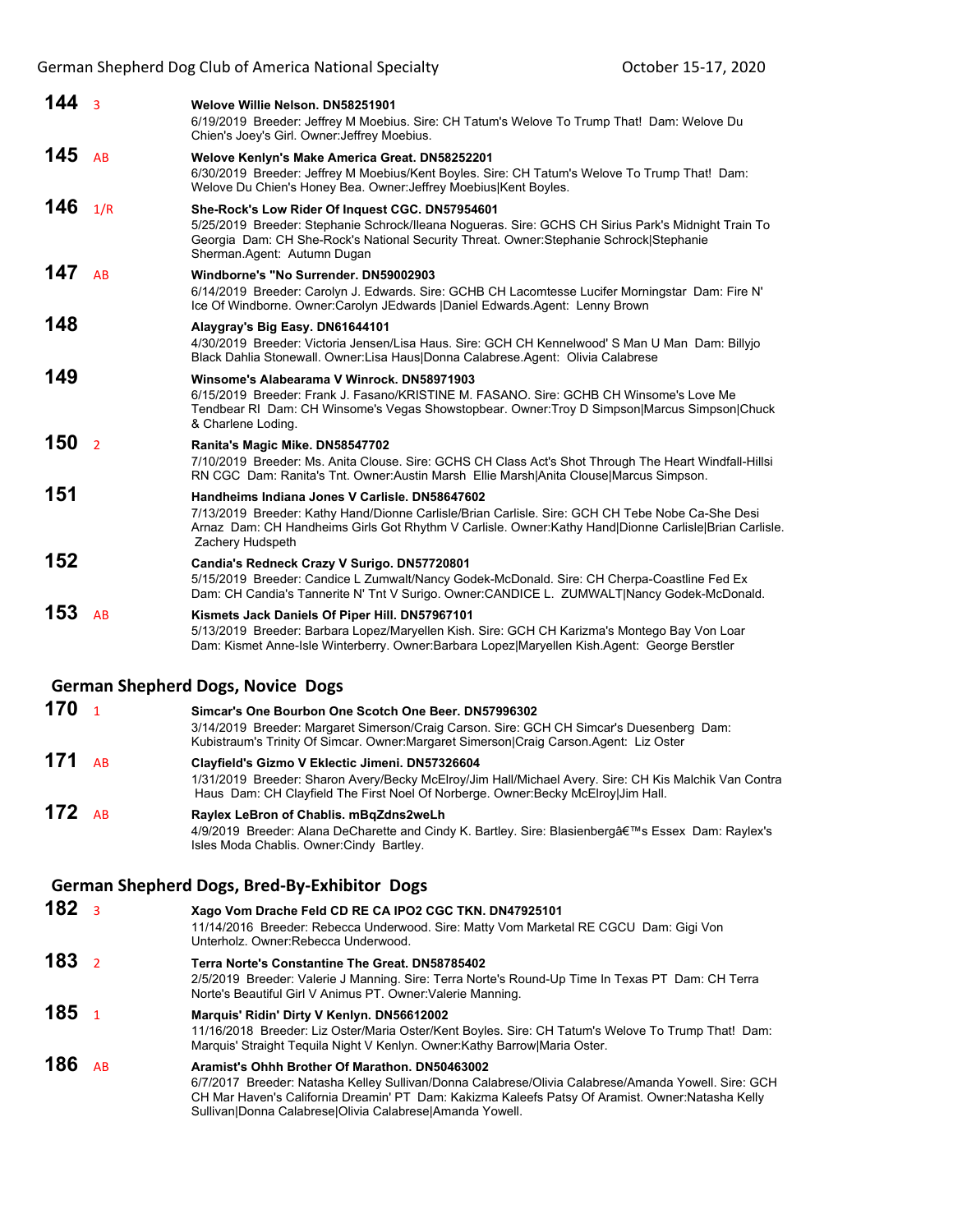## **German Shepherd Dogs, American Bred Dogs**

|           |                         | German Shepherd Dogs, American Bred Dogs                                                                                                                                                                                                                                                        |
|-----------|-------------------------|-------------------------------------------------------------------------------------------------------------------------------------------------------------------------------------------------------------------------------------------------------------------------------------------------|
| 196       | $\overline{\mathbf{3}}$ | Dawnhill's Desperado V Solana FDC DN CGC. DN45114105<br>2/26/2016 Breeder: Dawn Van Dyken. Sire: GCHG CH Stuttgart's Single Action Army V Hammersmith RN<br>Dam: Dawnhill's Hatteras. Owner: Deborah R Gebhard Kate Schultz.                                                                    |
| 197       | $\mathbf{1}$            | Caretti's Executive Order. DN53949101<br>4/23/2018 Breeder: Cyndi Flautt/Jim Flautt. Sire: CH Cross Timbers Blackmale Dam: GCH CH Caretti's<br>Disorderly Conduct RI. Owner: Christi Kirby Baron Cyndi Flautt Agent: Scott Yergin                                                               |
| 198       | AB                      | Kenlyn Marquis' On The Road Again V Hoyle. DN55684306<br>11/4/2018 Breeder: Sharon Gabrielson/Liz Oster. Sire: GCHB CH Marquis' Can You Stop The Rain V<br>Kenlyn Dam: CH Welove Duchiens Riverly Hoyle. Owner: Paul Johnson Liz Oster.                                                         |
| 199       | AB                      | Von Loar Compass Pp Live And Let Die Gomez Karizma. DN55698001<br>10/29/2018 Breeder: Miguel Gomez/Carlos Arguimbau. Sire: GCH CH Karizma's Montego Bay Von Loar<br>Dam: Karizma's Galla Von Loar. Owner: Dean Patterson and Cortnie Partner Agent: Lindsey Hudspeth                            |
| 200       | $\overline{a}$          | Valley View Faithrock Remember When. DN55086001<br>8/28/2018 Breeder: Christine Leeka/Terry Rock. Sire: GCH CH Faithrock Caralon Good Vibrations CD RN<br>Dam: Valley View's Champagne Kisses CA. Owner: Terry Rock Larry Rock Christine Leeka. Agent: Olivia<br>Calabrese                      |
| 201       |                         | Kubistraums Power Pack, DN55200202<br>9/23/2018 Breeder: Verna Kubik/Virginia Bailey. Sire: GCH CH Lindenhill's Martello V Gracelyne Dam:<br>GCH CH Kubistraums Vista Of Aramist Peters Elite. Owner: Verna Kubik Virginia Bailey. Agent: Diane<br><b>Brown</b>                                 |
| 202       | AB                      | Todorhaus Trio King Kong. DN53195801<br>11/28/2017 Breeder: Sharon Todoroff/Kelly Foehl. Sire: GCHP CH Marquis' Hermes V Kenlyn Dam: GCH<br>CH Todorhaus' Trinity FDC. Owner: Sharon A Todoroff and Kelly Foehl Sharon Todoroff Kelly Foehl. Agent:<br>Liz Oster                                |
| 203       |                         | Hylock's He's Sho Fine. DN55813203<br>10/28/2018 Breeder: Jerry Rood/Fran Rood. Sire: CH Hylock's Q Dam: Hylock's Sho-Hanna.<br>Owner: Kenneth Marie Cunningham.                                                                                                                                |
| 204       | $\overline{2}$          | Trattino's Get Your Shine On V Signature. DN56653902<br>11/3/2018 Breeder: Terri L Stout/Barbara D Stout/Amanda Dash. Sire: CH Peters' Elite No Reservations V<br>Signature Dam: CH Signatures Up Close N Personal - Vknaufhill-Crsthvn. Owner: Amanda Jean Segedi  <br>Joe  Leslie Beccia.     |
|           |                         | <b>German Shepherd Dogs, Open Dogs</b>                                                                                                                                                                                                                                                          |
| 220       | AB                      | Timberline's Dust Bowl Dance, DN49477801<br>7/31/2015 Breeder: Julia Vandendool/Tony Vandendool/Colleen Vandendool. Sire: Timberline's Wilson V<br>Kaleef Dam: Sonoma's All In Good Time. Owner: Tony Vandendool Julie Vandendool Colleen Vandendool.                                           |
| 221       | 3                       | Schatmar's American Pharoah HT FDC. DN53693806<br>5/14/2018 Breeder: Bob Ghigleri. Sire: GCH CH Sogne Fjord's It's All About Me Dam: Schatzmars Black<br>Diamond. Owner: Sheryl Brockett Lissa Cunningham. Agent: Cindy Tellefsen                                                               |
| $222_4$   |                         | Bmeerhuis-Zytut's Southern Nights V Joelle. DN51517803<br>8/26/2017 Breeder: Roberta L Moore/Christy Heiman/Clint Heiman/Katelyn Heiman/Joann Richards. Sire:<br>CH Joelle's Alvin V Norberge CD Dam: GCH CH Bmeer-Koldren I Put A Spell On You Vzytut. Owner: David<br>Anderson Roberta Moore. |
| 223       | $\overline{2}$          | Luzak's Pure Michigan. DN53884101<br>6/1/2018 Breeder: Elizabeth Wilkerson. Sire: GCH CH Hylock's Sho Dam: GCH CH Luzak's Dance With<br>Me. Owner: Elizabeth Wilkerson Mark Wilkerson.                                                                                                          |
| 224 $1/w$ |                         | Kenlyn Marquis' Sultan Of Swing Seven Hills. DN58081602<br>1/30/2019 Breeder: Kent Boyles/Liz Oster/Naomi Swanson. Sire: GCHB CH Marquis' Can You Stop The<br>Rain V Kenlyn Dam: CH Welove Duchien's Sweeter Than Honey. Owner: Holly Bryan Jay Bryan Liz Oster<br>Kent Boyles.                 |
| 226       | AB                      | Chimane's Devante, DN51346402<br>8/30/2017 Breeder: Shannon Sleboda. Sire: CH Chimanes Dolce Dam: Chimanes Rachel Alexandra.<br>Owner: Chris Smith.                                                                                                                                             |

- **227** <sup>1</sup> **Hylowe's Risk Taker. DN59093603** 6/17/2019 Breeder: Julie Tittl. Sire: CH No Holds Barred Of Edan Dam: CH Hylowe's Genuine Risk V Cosmic. Owner:Gail Smith.
- **German Shepherd Dogs, Puppy (6‐9 Months) Bitches**
- **107 She-Rock's You're So Boujee V Carlyn. DN61429003** 2/9/2020 Breeder: Stephanie Schrock/Autumn Dugan. Sire: GCHS CH Sirius Park's Midnight Train To Georgia Dam: CH She-Rock's National Security Threat. Owner:Stephanie Schrock|Autumn Dugan.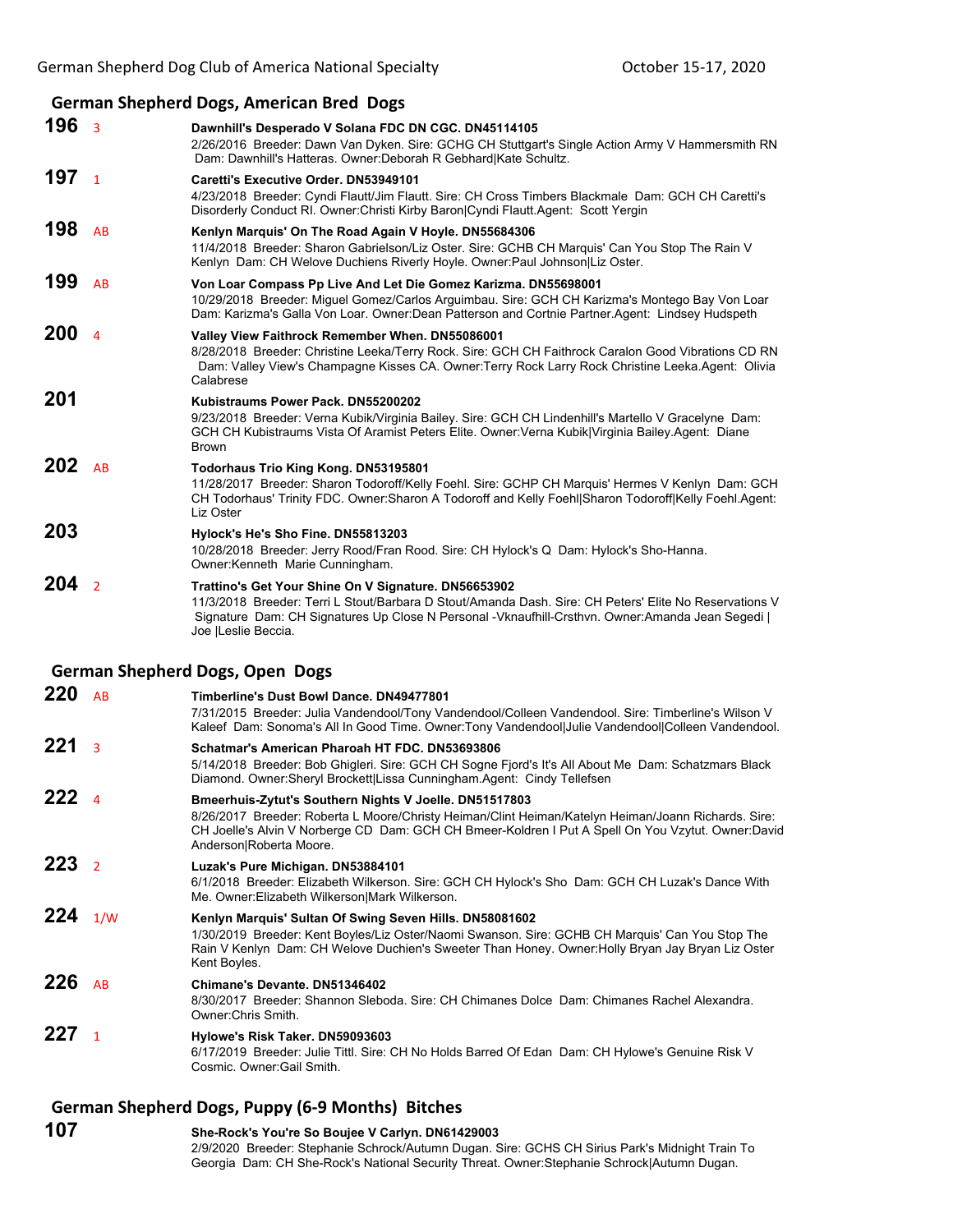German Shepherd Dog Club of America National Specialty **Channel Stepher 15-17, 2020** 

| 108              |                          | Stargazer-Ashmead's Lucy In The Sky With Diamonds. DN61621303<br>4/1/2020 Breeder: Mary Fluegel. Sire: Moose Von Hugelblick UD TD IPO3 Dam: Citilites' Race To Space<br>UDX5 OM5 BN. Owner: Kristin Brooks Jones. Logan Nordhal                                                                             |
|------------------|--------------------------|-------------------------------------------------------------------------------------------------------------------------------------------------------------------------------------------------------------------------------------------------------------------------------------------------------------|
| 109              |                          | Todorhaus- Mojave Very Special Agent. DN61868001<br>3/1/2020 Breeder: Mark French/Holly Leas/Martha Simonett. Sire: GCH CH Todorhaus Black Hawk V.<br>Lutzhaus FDC Dam: CH Anne Isle's Remy La Joie de Vivre RN CGCA CGCU TKN. Owner: Sharon<br>Todoroff Lori Payne.                                        |
| 110              | 1/R<br><b>Best Puppy</b> | Kaleef's Mercedes, DN61317104<br>1/24/2020 Breeder: sheree moses/Lauren Figler/Madeline Llewellyn/Jeanne Hamilton. Sire: Kaleef's<br>Mayhem Dam: Kaleef's Mer Soleil. Owner: Cynthian Wilhelmy.                                                                                                             |
| 111              | $\Delta$                 | Honeycreek's Esmeralda Diamond Jewel B'Schairt. DN61748904<br>3/18/2020 Breeder: Mrs. Sharon Cornelius. Sire: GCHB CH Schneider Hof Sir Lancelot V Honeycreek<br>Dam: Chablis Bubba Lou Schneiderhof V Honeycreek. Owner: Sheila Lieberman Dr Zoe Backman Dr. Zoe<br>Backman Vanessa Lanz. Christy Heineman |
| 112 <sub>3</sub> |                          | Breal-Jogra's Take My Breath Away. DN60882101<br>2/9/2020 Breeder: Joan Segro/Dr. Jose Perez-Gurri M.D./Manuel Campo. Sire: GCH CH TRJ's Johnny<br>Walker Red V Luzak Dam: CH Jonah's Rosalita Of Breal-Jogra. Owner: Jose and Kathy PerezGurri Manuel<br>and Norma Campo Agent: Scott Yergin               |
| 113              |                          | Karizma's Onyx Von Loar V Kodiak Ridge. DN61517101<br>3/25/2020 Breeder: Iza Kabuska/Carlos Arguimbau. Sire: GCH CH Karizma's Montego Bay Von Loar<br>Dam: Karizma's India Von Loar. Owner: Char Wilson.                                                                                                    |
| 114 <sub>2</sub> |                          | Breal-Jogra's Piece Of My Heart V Luzak. DN60882108<br>2/9/2020 Breeder: Joan Segro/Dr. Jose Perez-Gurri M.D./Manuel Campo. Sire: GCH CH TRJ's Johnny<br>Walker Red V Luzak Dam: CH Jonah's Rosalita Of Breal-Jogra. Owner: Elizabeth Wilkerson. Agent: Jeff Pyle                                           |
| 115              |                          | George Creek Black Honey Cross Timbers. DN61245203<br>2/20/2020 Breeder: Dale Bedea/Nicol Bedea. Sire: CH Cross Timbers Blackmale Dam: GCH CH George<br>Creek's Secret Weapon Ziva. Owner: Nancy Nellis   Erin Nellis.                                                                                      |
| 116              |                          | Jomar's Luck Be A Lady V Cherpa. DN61550502<br>3/12/2020 Breeder: Mrs. Bonnie E Calloway. Sire: GCH CH Cherpa's Exxon Of Lealynn Dam: CH Bigsky<br>Windvane's Romance Of Jomar. Owner: Bonnie Calloway. Zachery Hudspeth                                                                                    |
|                  |                          |                                                                                                                                                                                                                                                                                                             |
|                  |                          |                                                                                                                                                                                                                                                                                                             |
| 119              |                          | German Shepherd Dogs, Puppy (9-12 Months) Bitches<br>Signature's Bell Bottom Blues. DN61160502<br>12/14/2019 Breeder: Leslie Beccia/joe beccia. Sire: CH Wolf Creek Levi Dam: CH Signature's Calypso.<br>Owner: Joe Leslie Beccia Amanda Dash-Segedi.Agent: Lenny Brown                                     |
| 120              | $\overline{4}$           | Cimarron's This Is What Dreams Are Made Of. DN60579301<br>1/4/2020 Breeder: Steve Dobbins. Sire: CH Cimarrons Raisin' A Ruckus Dam: CH Cimarron's Dark<br>Sarcasm. Owner: Steve Dobbins. Agent: Diana Paul                                                                                                  |
| 121              | AB                       | Anne-Isle Kismet Spice Is Nice Of Malibar. DN60778501<br>11/17/2019 Breeder: Robert S Kish/Maryellen Kish/Martha Simonett. Sire: CH Kis Malchik Van Contra<br>Haus Dam: CH Anne-Isle Kismet's Memories Are Made Of This. Owner: Robert Drescher Martha Simonett.                                            |
| 122 $AB$         |                          | Wunder's Violet In December TKN, DN60838501<br>12/23/2019 Breeder: Sharon Wunder/Rebecca Birnbaum/Elijah Godown. Sire: CH Gerans Walkn On The<br>Wild Side Dam: CH Wunder's Bourbon Allie CGC TKN. Owner: Cynthia Paolie Sharon Wunder Courtney<br>Calmes.                                                  |
| 123              |                          | Ranita's Chantilly Lace. DN60757501<br>1/6/2020 Breeder: Ms. Anita Clouse, Sire: CH Wolf Creek Levi Dam: Ranita's Tnt, Owner:Anita Clouse,                                                                                                                                                                  |
| $124_{3}$        |                          | Ranita's Melania Of Wolf Creek. DN60757504<br>1/6/2020 Breeder: Anita Clouse. Sire: CH Wolf Creek Levi Dam: Ranita's Tnt. Owner:Pat Walker Deb<br>Norman.Agent: Lenny Brown                                                                                                                                 |
| 125              |                          | Steadfast Reason To Believe, DN59941604<br>11/22/2019 Breeder: Mike Guilliatt/Nick Hodge/Frank J. Fasano/Kristine M Fasano. Sire: CH Kis Malchik<br>Van Contra Haus Dam: GCH CH Winsome's Don't Stop Bearlieving. Owner: Mike Guilliatt Nick<br>Hodge Agent: Diane Brown                                    |
| 126              | $\overline{2}$           | Steadfast Bearlieve U Me V Winsome. DN59941603<br>11/22/2019 Breeder: Mike Guilliatt/Nick Hodge/Frank J. Fasano/Kristine M Fasano. Sire: CH Kis Malchik<br>Van Contra Haus Dam: GCH CH Winsome's Don't Stop Bearlieving. Owner: Mike Guilliatt Nick<br>Hodge Frank Fasano Kris Fasano.                      |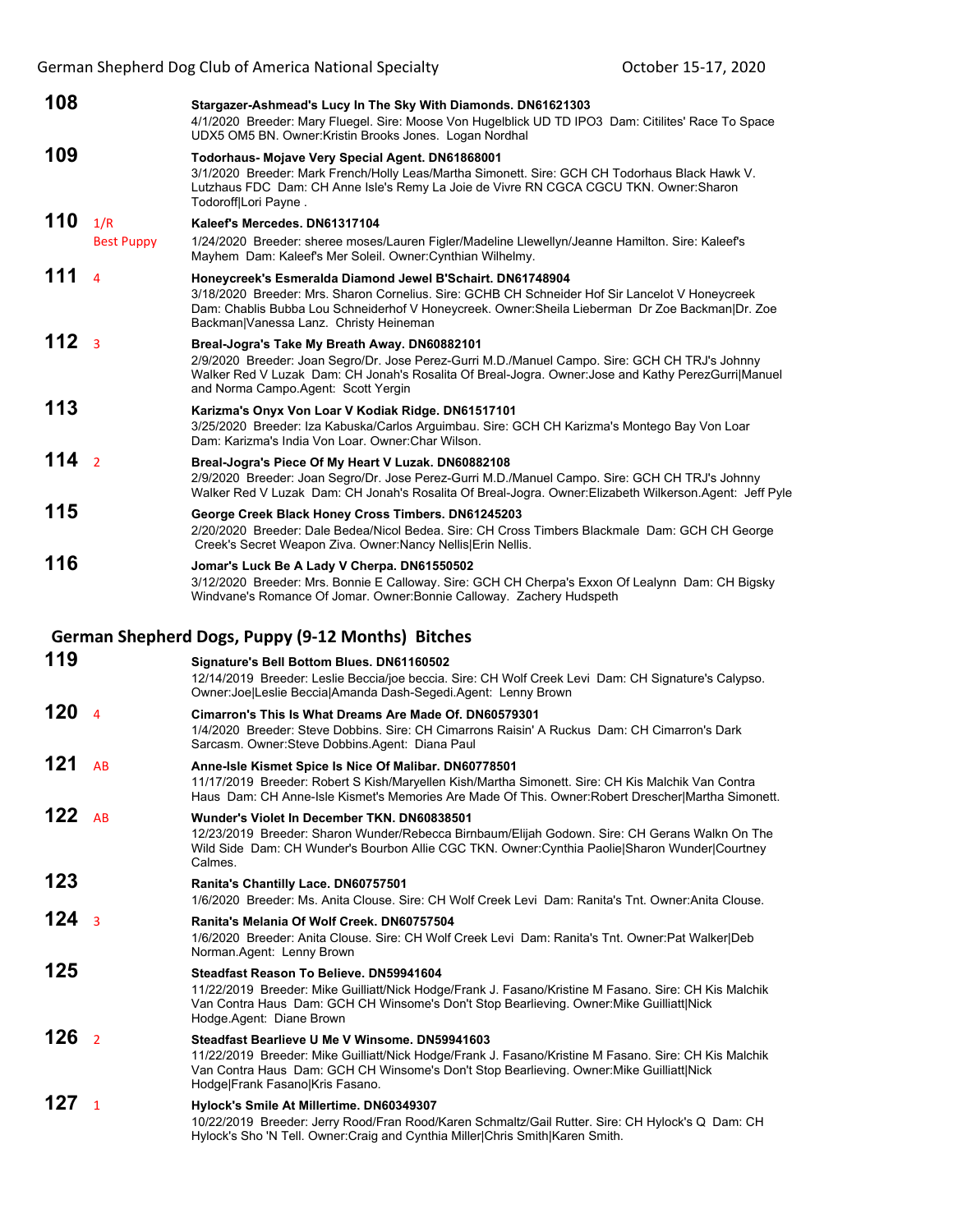- **128 Mickena's Ghost Of Christmas Yet To Come. DN60643401** 12/28/2019 Breeder: Kenneth Beatty/Michele Beatty. Sire: GCHB CH Millertime's American Gray Ghost Of Falkrigia RN Dam: GCH CH Kysarah's Secret Love CGC. Owner:Ken Beatty and Michele Beatty|Susan Tomlinson.Agent: Ashleigh Oldfield **German Shepherd Dogs, 12‐15 Months Bitches 134** <sup>2</sup> **Starrdogs Buckles And Boots. DN59327001** 9/22/2019 Breeder: Kathryn A Roberts. Sire: CH Kaleef's Chaos Dam: GCHB CH Heartwood's Pistols And Pearls FDC CA DJ. Owner:Kathryn Roberts.Agent: lenny brown **135** AB **Woodside's Jolene. CKGQ3970936** 8/3/2019 Breeder: Sandy Anderson. Sire: CH Woodside's Maxamillion Dam: CH Woodside's Mischief Maker. Owner:Nattawatt Wooti. **136** <sup>3</sup> **Luzak's Rolling A Seven. DN59493201** 10/7/2019 Breeder: Elizabeth Wilkerson. Sire: Hylock's Phenom Of Merivern Dam: GCH CH Luzak's Dance With Me. Owner:Elizabeth Ann Wilkerson.Agent: Scott Yergin **137** <sup>1</sup> **Todorhaus-Mojave Soaring In The Night. DN59757202** 8/16/2019 Breeder: Mark French/Holly Leas/Martha Simonett. Sire: GCH CH Todorhaus Black Hawk V. Lutzhaus FDC Dam: CH Anne Isle's Remy La Joie de Vivre RN CGCA CGCU TKN. Owner:SHARON TODOROFF|Lori Payne. **138** AB **Baskerville's Ziva V Shadyrock. DN60344804** 9/24/2019 Breeder: Ronald Burke/Dorothy Burke. Sire: CH Doppelt-Tay Zeek V Stonehaven Dam: GCH CH Bark Hills Sunshine Of Baskerville. Owner:Linda Burley.
- **139** AB **Verdi Of Hylowe Edan. DN59613803** 7/20/2019 Breeder: Ann Schultz/Julie Tittl. Sire: CH No Holds Barred Of Edan Dam: GCHS CH Hylowes Bitter Sweet Symphony CA. Owner:Ann Schultz.Agent: Diana Paul **140** <sup>4</sup> **Kennelwood's Diamonds Are A Girls Best Friend Of. DN61000402**
- 7/18/2019 Breeder: Alan Wood/Alvin Martin/Lesley Wood. Sire: CH Kennelwood's Guitar Man Dam: CH Almar's Tamera - May Of Kenelwood. Owner:Jeffrey Glenn |Jessie Glenn |Noel Perry Glenn . **141 Hylowe's Strozzi Of Edan. DN59613804**
- 7/20/2019 Breeder: Ann Schultz/Julie Tittl. Sire: CH No Holds Barred Of Edan Dam: GCHS CH Hylowes Bitter Sweet Symphony CA. Owner:Julie Tittl.Agent: Julia Foster-Hess
- **142** AB **Ambers Last Word Of Tonor New Era. DN59002802** 8/9/2019 Breeder: Barbara Amidon/Todd Vigor/Joan Vigor. Sire: GCHB CH Lacomtesse Lucifer Morningstar Dam: Amber's My Funny Valentine. Owner:Derek Comeau|Todd Vigor|Courtney Penner.
- **German Shepherd Dogs, 15‐18 Months Bitches**

| 154 | AB             | Kismets Jamaica Bay Of Piper Hill. DN57967105                                                                                                                                                                                                                                                                                                         |
|-----|----------------|-------------------------------------------------------------------------------------------------------------------------------------------------------------------------------------------------------------------------------------------------------------------------------------------------------------------------------------------------------|
|     |                | 5/13/2019 Breeder: Barbara Lopez/Maryellen Kish. Sire: GCH CH Karizma's Montego Bay Von Loar<br>Dam: Kismet Anne-Isle Winterberry. Owner: Barbara Lopez Maryellen Kish. Agent: George Berstler                                                                                                                                                        |
| 155 | AB             | Frankenhaus Venice, DN57831907<br>5/18/2019 Breeder: John Ayotte/Teri Ayotte. Sire: GCH CH Beauchien's We Believe In Miracles CD BN<br>RN CA RATN DN TKI Dam: CH Schneiderhof's Lynessa V Franken. Owner: John Ayotte and Teri<br>Avotte Teri Avotte Agent: Liv Calabrese                                                                             |
| 156 |                | Donsta'S-Sandy's Envyme From Stone. DN58690103<br>7/4/2019 Breeder: Allan J Carlson. Sire: GCH CH Kysarah'S-Donsta's Heart Of Stone Dam: Tonor's<br>Princess Jasmine, Owner: Donald Staack.                                                                                                                                                           |
| 157 | $\overline{1}$ | Wolf Creek Diamond In The Sky Of Wonderland. DN58720601<br>5/29/2019 Breeder: Pat Walker/Deb Norman. Sire: GCH CH Lacomtesse Bellamy Dam: CH Wolf Creek<br>Serena V Wonderland, Owner: Edward Farrell,                                                                                                                                                |
| 158 | $\Delta$       | Aramist's Truth To Power V Marathon, DN58604604<br>6/21/2019 Breeder: Donna Calabrese/Natasha Kelley Sullivan/Olivia Calabrese/Amanda Yowell. Sire: CH<br>Maja Kaleef's Bold Ruler Of Marathon HSAs HIAs Dam: CH Atessa's You'Re So Vain Of Aramist HSAsc<br>HIAsc HXAs. Owner:Seth Keida Natasha Kelley Sullivan Donna Calabrese .Agent: Nikki Bedea |
| 159 | AB             | Kenlyn Marquis' Monique V Reata. DN62454001<br>6/15/2019 Breeder: Kent Boyles/Bill Hope/Clara Dean Hope. Sire: GCHP CH Marguis' Hermes V Kenlyn<br>Dam: CH Xara Vom Kuckucksland. Owner: Bill ClaraDean Hope  Kent Boyles.                                                                                                                            |
| 160 | <b>EX</b>      | Braunhaus Dreamer Met Paws CGC, DN59079207<br>6/29/2019 Breeder: Timothy Brown/Diane Brown. Sire: CH Braunhaus Kid Rock Dam: Erynbrook's<br>American Glory Of Winsome, Owner:Patrice Zarnoth Diane Brown.                                                                                                                                             |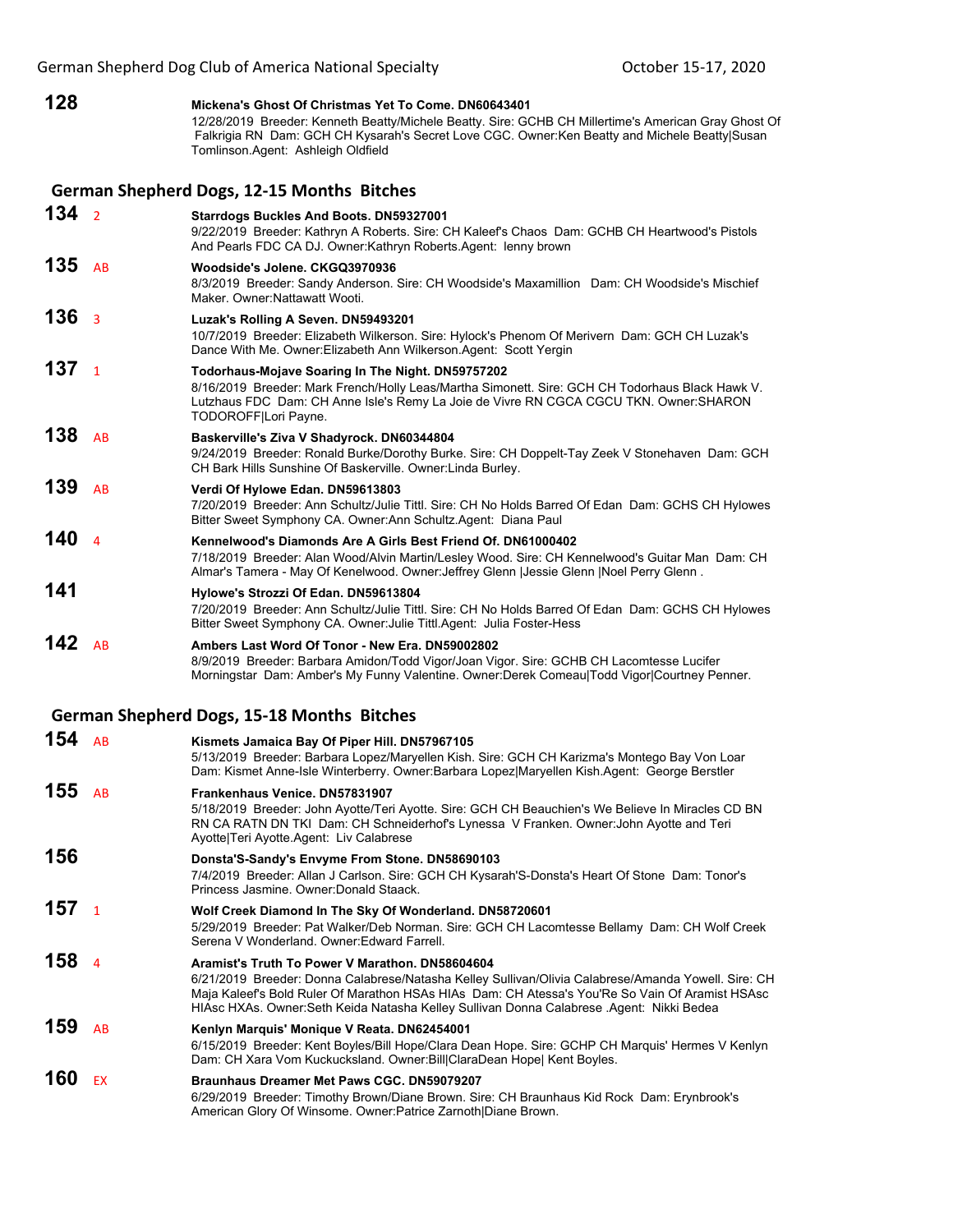| 161              |                | Von Loar Arona Gomez Of Karizma, DN60522901<br>5/18/2019 Breeder: Miguel Gomez/Raul Gomez/Carlos Arguimbau/Oscar Reyna. Sire: CH Von Loar Red<br>Rum Gomez Of Karizma RN CGC Dam: CH Gomez Matilda. Owner: Nattawat Wootti Carlos<br>ArguimbaulMiquel Gomez Agent: Jeff Pyle    |
|------------------|----------------|---------------------------------------------------------------------------------------------------------------------------------------------------------------------------------------------------------------------------------------------------------------------------------|
| 162 <sub>2</sub> |                | Canisphere's Mai Tai. GL3968567<br>6/1/2019 Breeder: Karen Shiels. Sire: Marquis' East Bound And Down Dam: Marquis' Staight Tequila<br>Night V Kenlyn. Owner: Kevin Maxwell Mary Lou Morey.                                                                                     |
| 163              | <b>AR</b>      | Caretti's Like It Or Not. DN58417702<br>6/6/2019 Breeder: Cyndi Flautt/Jim Flautt. Sire: CH Cross Timbers Blackmale Dam: GCH CH Caretti's<br>Disorderly Conduct RI. Owner: Cyndi Flautt Jim Flautt.                                                                             |
| 164              | AB             | Welove Tanya Tucker. DN58251902<br>6/19/2019 Breeder: Jeffrey M Moebius. Sire: CH Tatum's Welove To Trump That! Dam: Welove Du<br>Chien's Joey's Girl. Owner: Jeffrey Moebius.                                                                                                  |
| 165              | AB             | Windborne's "Tunnel Of Luv", DN59002901<br>6/14/2019 Breeder: Carolyn J. Edwards. Sire: GCHB CH Lacomtesse Lucifer Morningstar Dam: Fire N'<br>Ice Of Windborne. Owner:Carolyn JEdwards  Daniel Edwards.Agent: Lenny Brown                                                      |
| 166              | AB             | Windborne's "Pink Cadillac". DN59002902<br>6/14/2019 Breeder: Carolyn J. Edwards. Sire: GCHB CH Lacomtesse Lucifer Morningstar Dam: Fire N'<br>Ice Of Windborne. Owner: Karen Lollar Jim Lollar Kara Hunter Jake Hunter.                                                        |
| 167              | $\overline{3}$ | Kaiserin's Crown Jewel, DN58448309<br>7/12/2019 Breeder: Katie Bass. Sire: CH Windfall-Cherpa's Illuminator Of Hickoryhill Dam: Kaiserin's Wild<br>Goose Hunt V Fame CD BN CA CGCA. Owner: Kaitlyn Bass. Agent: Matt McMillan                                                   |
| 168              |                | Ranita's Pandora's Box. DN58547701<br>7/10/2019 Breeder: Anita Clouse. Sire: GCHS CH Class Act's Shot Through The Heart Windfall-Hillsi RN<br>CGC Dam: Ranita's Tnt. Owner: Anita Clouse.                                                                                       |
| 169              |                | Chagre's Alita Battle Angel V Forest Knoll. DN58735401<br>5/6/2019 Breeder: Charles R Gregory. Sire: GCH CH Karizma's Morocco Kaleef Von Loar PT CGC Dam:<br>CH Jezra & Tophats I Put A Spell On You V Chargre. Owner:gail stiefferman Herman Stiefferman Agent:<br>Lenny Brown |
|                  |                | <b>German Shepherd Dogs, Novice Bitches</b>                                                                                                                                                                                                                                     |
| 135              | AB             | Woodside's Jolene, CKGQ3970936<br>8/3/2019 Breeder: Sandy Anderson. Sire: CH Woodside's Maxamillion Dam: CH Woodside's Mischief<br>Maker. Owner: Nattawatt Wooti. Agent: Lenny Brown                                                                                            |

- **173 Amber's Design Of Joel's And Alkarah. DN59533403** 10/10/2019 Breeder: Joan Huber. Sire: GCH CH Eagle Valley's Country Boy Dam: Ambers Party Girl Of Jo-El'S. Owner:Karin E Wagner.Agent: Olivia Calabrese
- **174** AB **Kenlyn Marquis' Dance On Air V Reata. DN60815003** 8/24/2019 Breeder: Liz Oster/Bill Hope/Clara Dean Hope/Kent Boyles. Sire: Mailo Vom Kuckucksland Dam: GCH CH Marquis' Uptown Girl V Kenlyn. Owner: Bill|ClaraDean Hope| Kent Boyles. **175** AB **Simcar's One Promise Too Late. DN57996301**
- 3/14/2019 Breeder: Margaret Simerson/Craig Carson. Sire: GCH CH Simcar's Duesenberg Dam: Kubistraum's Trinity Of Simcar. Owner:Margaret Simerson|Craig Carson.Agent: Liz Oster

# **176** <sup>1</sup> **Jimeni's Gala Of Clayfield-Malibar. DN57326601**

- 1/31/2019 Breeder: Sharon Avery/Becky McElroy/Jim Hall/Michael Avery. Sire: CH Kis Malchik Van Contra Haus Dam: CH Clayfield The First Noel Of Norberge. Owner:Martha Simonett|Jim Hall|Becky McElroy|R Drescher.
- **177** <sup>3</sup> **Kaiserin's Marlin V Loran. DN58448303**
	- 7/12/2019 Breeder: Katie Bass. Sire: CH Windfall-Cherpa's Illuminator Of Hickoryhill Dam: Kaiserin's Wild Goose Hunt V Fame CD BN CA CGCA. Owner:David Loran|Katie Bass.Agent: Matt McMillan

## **178** <sup>4</sup> **Raintree's Madison V. Quelland. DN54510709**

7/14/2018 Breeder: Caroline Grossman/Madge R Kling. Sire: GCHB CH Covy-Tucker Hill's Compass-PP Dam: Raintree's Constant Comet. Owner:Philip Riegert.

## **179** AB **Kenlyn Marquis' Louisiana 1927. DN57358409**

1/28/2019 Breeder: Liz Oster/Kent Boyles. Sire: GCHB CH Marquis' Can You Stop The Rain V Kenlyn Dam: GCH CH Marquis' Uptown Girl V Kenlyn. Owner:DD Ardoin Debbi Ardoin and Bonnie Ardoin|Debbi Ardoion|Bonnie Ardoin.Agent: George Berstler

### **180** AB **Ark's Christmas Bells v Tripphill. DN55752603**

11/9/2018 Breeder: Mary Tripp/Robert Coble/Dr. TERESA COBLE D.V.M.. Sire: Scharoark Looking For Trouble Dam: Scharo Ark Xmas Anticipation. Owner:Teresa Coble| DVM| Bob Coble. |Robert Coble|Mary Tripp|Ashley O'Brien.Agent: Nikki Bedea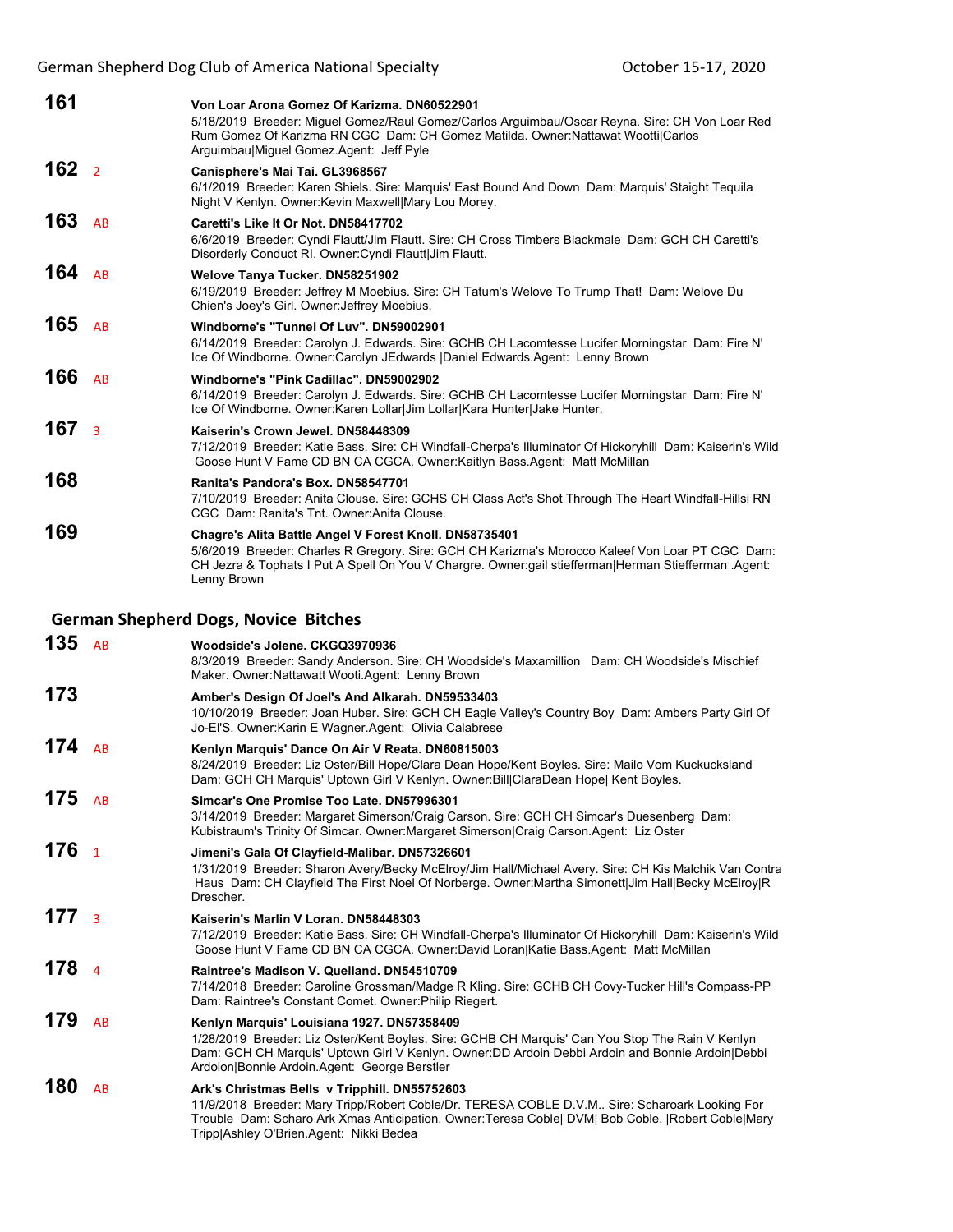### **181** <sup>2</sup> **Caretti's Hail Or High Water. DN58417701** 6/6/2019 Breeder: Cyndi Flautt/Jim Flautt. Sire: CH Cross Timbers Blackmale Dam: GCH CH Caretti's Disorderly Conduct RI. Owner:Cyndi Flautt|Jim Flautt.Agent: Scott Yergin **German Shepherd Dogs, Amateur Owner Handler Bitches 180** <sup>1</sup> **Ark's Christmas Bells v Tripphill. DN55752603** 11/9/2018 Breeder: Mary Tripp/Robert Coble/Dr. TERESA COBLE D.V.M.. Sire: Scharoark Looking For Trouble Dam: Scharo Ark Xmas Anticipation. Owner:Teresa Coble| DVM| Bob Coble. |Robert Coble|Mary Tripp|Ashley O'Brien. **German Shepherd Dogs, Bred‐By‐Exhibitor Bitches 187** <sup>1</sup> **Windfall's A Star Is Born V. Winstrom. DN55451202** Best Bred By 9/26/2018 Breeder: Jeff Pyle/Michael Little. Sire: GCHS CH Class Act's Shot Through The Heart Windfall-Hillsi RN CGC Dam: GCH CH Windfall's Sexy Chick V Winstrom CD RN. Owner:Jami Winstrom|Jeff Pyle|Michael Little. **188 Marcato's Birdland. DN57500302** 3/7/2019 Breeder: Jacqueline Short-Nguyen. Sire: CH Majestic Imp-Cen's Dream Date RN CGC Dam: CH Marcato's Turn The Page PT. Owner:Jacqueline ShortNguyen. **189 Aramist's Truth Hurts V Marathon. DN58604602** 6/21/2019 Breeder: Donna Calabrese/Natasha Kelley Sullivan/Olivia Calabrese/Amanda Yowell. Sire: CH Maja Kaleef's Bold Ruler Of Marathon HSAs HIAs Dam: CH Atessa's You'Re So Vain Of Aramist HSAsc HIAsc HXAs. Owner:Natasha Kelley Sullivan|MS. LIV CALABRESE|MS. DONNA CALABRESE.Agent: Liv Calabrese **190** <sup>3</sup> **Kenlyn Marquis' Oops!..I Did It Again V Hoyle. DN55684303** 11/4/2018 Breeder: Sharon Gabrielson/Liz Oster. Sire: GCHB CH Marquis' Can You Stop The Rain V Kenlyn Dam: CH Welove Duchiens Riverly Hoyle. Owner:Liz Oster|Maria Oster|Jay & Holly Bryan. **191** <sup>2</sup> **Zytut's Godiva Of Winsome. DN50493202** 2/19/2017 Breeder: Christy Heiman/Clint Heiman/Katelyn Heiman/KRISTINE FASANO/Frank Fasano. Sire: CH Hicliff's Razzle Dazzle Of Zytut Dam: GCHB CH Winsome's Lil' Bit Of Bearadice. Owner:Christy Clint Heiman|Frank Kristine Fasano. **192** <sup>4</sup> **Terra Norte's America Ferrera. DN52923003** 12/10/2017 Breeder: Valerie Manning. Sire: GCH CH Bomar Agon De Rancho Backachers Dam: GCHB CH Terra Norte's Night Time In Nevada PT. Owner:Valerie Manning. **193 Shadow Acres & Chopae's Gone With The Wind. DN58153606** 5/2/2019 Breeder: Sheryl Brockett/Lissa Cunningham/Carol Fielding/Cindy Tellefsen. Sire: GCH CH Sogne Fjord's It's All About Me Dam: GCH CH Shadow Acres & Chopae's Interstellar HT FDC RATN CGC. Owner:Sheryl Brockett|Lissa Cunningham|Carol Fielding|Cindy Tellefsen. **194 Fire N' Ice Of Windborne. DN45836602** 2/13/2016 Breeder: Carolyn Edwards/Daniel Edwards/Karen Fisher. Sire: CH "Thunder-Road" Of Windborne-Edan Dam: CH Hicliff's U Gotta Luv It. Owner:Carolyn Edwards. **195** AB Sunfarm-George Creek $\tilde{A} \notin \hat{A}$  **Fantasy Island Girl. DN50785803** 6/18/2017 Breeder: Nicol Bedea/Sergio Espejo/Debra Hnath/Les Anderson. Sire: CH Lairolyn's Fantasy Island CD Dam: Sue-Lynn Sunfarm Glory Days V Kaimacha. Owner:Les and Cheryl Anderson|Nicol and Dale Bedea.Agent: Nikki Bedea **German Shepherd Dogs, American Bred Bitches 205 Zytut-Regency's Ms Mowgli. DN55528802** 4/8/2018 Breeder: Nils Anderson/Jan Anderson/Christy Heiman/Clint Heiman. Sire: CH Hicliff's Razzle Dazzle Of Zytut Dam: CH Zytut-Regency Mesa Verde Np. Owner:Nils|Janice Anderson Christy Clint Heiman. **206** <sup>3</sup> **Marquis' Dirty Dancer V Kenlyn. DN56612001** 11/16/2018 Breeder: Liz Oster/Maria Oster/Kent Boyles. Sire: CH Tatum's Welove To Trump That! Dam: Marquis' Straight Tequila Night V Kenlyn. Owner:Kathy Barrow|Maria Oster. **207** AB **Schneiderhof's Jazz Of Shadyrock. DN57225404** 3/1/2019 Breeder: Jamie M Stevens/Mrs. Nancy D Schneider. Sire: GCH CH Schneiderhof's Knight In Shining Armor Dam: CH Schneiderhof's Shockwave. Owner:Linda Burley. **208 Windfall's I Am Woman V Ross. DN53275606** 3/22/2018 Breeder: Jeff Pyle/Gary Szymczak/Patty Szymczak/Joyce Willis/Denise Fox. Sire: GCHS CH Class Act's Shot Through The Heart Windfall-Hillsi RN CGC Dam: GCH CH Myjoy-Foxhaven Once A Witch Always A Witch Windfal. Owner:Elaine Ross.Agent: Nancy Godek-McDonald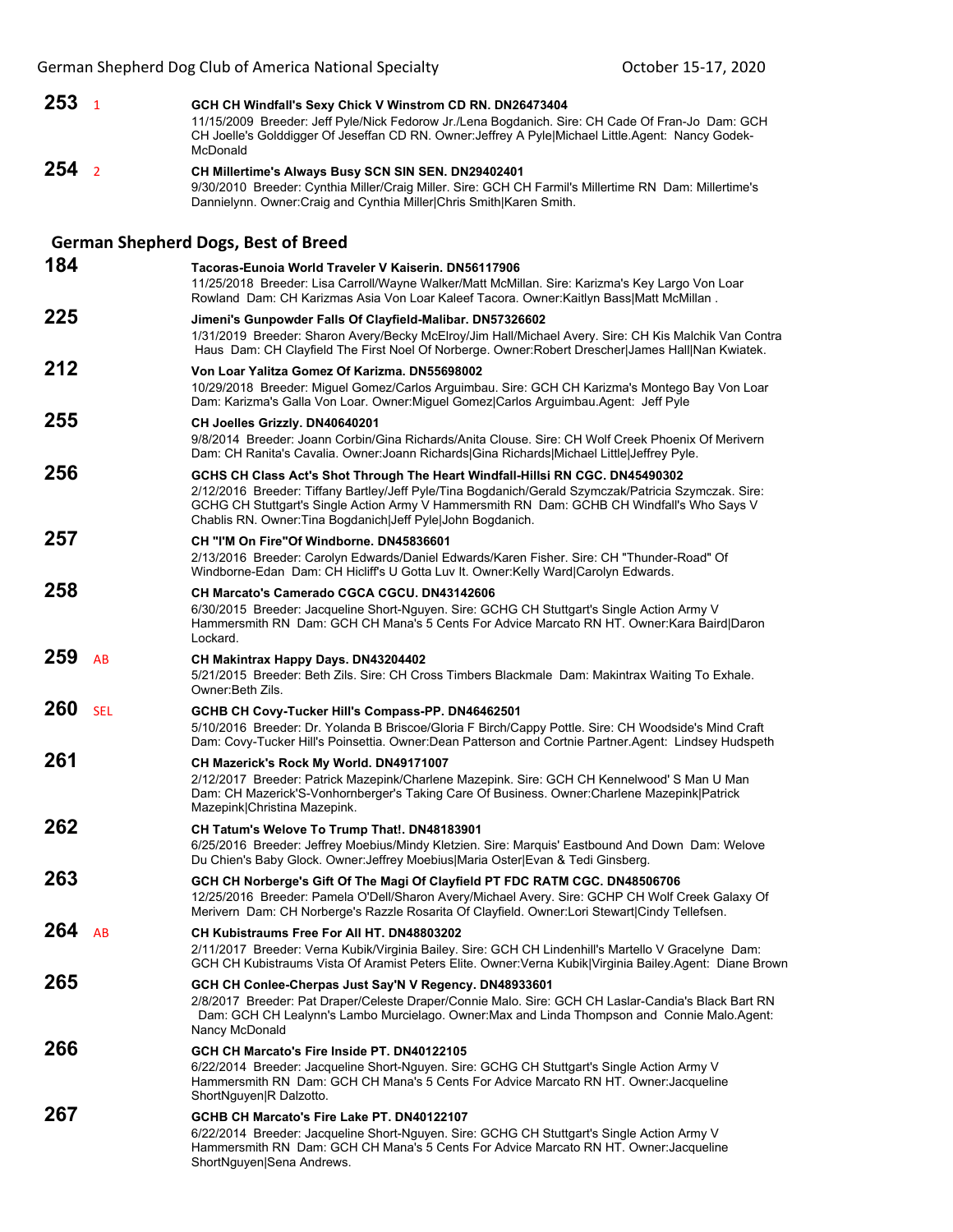| 268         |            | GCH CH Hammersmith Heathcliff Heathcliff. DN55298003<br>10/8/2018 Breeder: Anya Dobratz. Sire: CH Dawnhill's Big Iron V Hammersmith Dam: Kysarah's Lil Miss<br>Diva V Gretchanya. Owner:Pat Zapf Alyshia Funk.Agent: Liv Calabrese                                                                           |
|-------------|------------|--------------------------------------------------------------------------------------------------------------------------------------------------------------------------------------------------------------------------------------------------------------------------------------------------------------|
| 269         |            | CH Kennelwood's Secret Agent Man. DN58728301<br>12/31/2018 Breeder: Alan Wood/Lesley G Wood. Sire: CH Kennelwood's Day Tripper Dam:<br>Kennelwood's Kiss From A Rose. Owner: Frank Fasano Kris Fasano Alan Wood Lesley Wood.                                                                                 |
| 270         | AB         | Norberge's Point Of View Of Clayfield. DN54576601<br>7/10/2018 Breeder: Pamela O'Dell/Sharon Avery/Michael Avery. Sire: GCH CH Kennelwood' S Man U Man<br>Dam: CH Norberge's Razzle Rosarita Of Clayfield. Owner:Pamela ODELL Sharon Avery Michael Avery.<br>Zachery Hudspeth                                |
| 271         |            | GCHB CH Cherpa-Coastline High Stakes. DN48359203<br>10/21/2016 Breeder: Tom Philippbar/Jacque Philippbar/Pat Draper/Celeste Draper. Sire: GCH CH<br>Cherpa's Exxon Of Lealynn Dam: Coastline I Love Lucy. Owner:Pat Draper Celeste Draper Phylis<br>Kalmes Martin Kalmes.Agent: Michael Sherman              |
| 272         | AB         | GCH CH Lindenhill-Gracelyne Game Of Thrones. DN49636703<br>3/18/2017 Breeder: Michael H Metz/Sheila Metz/Rick Seki. Sire: GCH CH Lindenhill's Martello V<br>Gracelyne Dam: Lindenhill's Gracelyne Tin Cup. Owner: William Woolever  Shelia Metz Rick Seki Shelia<br>Metz Rick Seki.Agent: Lauren Gerloff     |
| 273         |            | <b>CH Faithrock's Maverick, DN49745303</b><br>4/24/2017 Breeder: Rita Rooney/Terry Rock/Larry Rock. Sire: GCHS CH Class Act's Shot Through The<br>Heart Windfall-Hillsi RN CGC Dam: Faithrock You've Got A Friend. Owner: Linda Swan Vanvickle Terry<br>Rock.Agent: Diane Brown                              |
| 274         |            | <b>CH Wonderland's Gone Country. DN50165506</b><br>6/22/2017 Breeder: Edward J Farrell/John Conely. Sire: GCHP CH Wolf Creek Galaxy Of Merivern Dam:<br>GCHB CH Wonderland's Force Of Nature. Owner: Dick Conely. Agent: Scott Yergin                                                                        |
| $275$ Sel 4 |            | CH Wonderland's Georgia On My Mind. DN50165507<br>6/22/2017 Breeder: Edward J Farrell/John Conely. Sire: GCHP CH Wolf Creek Galaxy Of Merivern Dam:<br>GCHB CH Wonderland's Force Of Nature. Owner: Edward J Farrell John Conely Agent: Scott Yergin                                                         |
| 276         |            | <b>CH Todorhaus Mojave Land Slide CGC. DN39124503</b><br>3/18/2014 Breeder: Sharon Todoroff. Sire: CH Hicliff's Razzle Dazzle Of Zytut Dam: CH Todorhaus Shoot<br>The Moon. Owner: Lori Payne. Agent: Al Martin                                                                                              |
| 277         | AB         | GCH CH Golden Breed's Superstar. DN44525903<br>11/8/2015 Breeder: Lynn Goswick. Sire: GCHP CH Wolf Creek Galaxy Of Merivern Dam: CH Sue-Lynn's<br>Eternal Flame V Sunfarm Of Golden Breed. Owner: Lynn P. Goswick Charlotte Sibley.                                                                          |
|             | 278 Sel 10 | GCHB CH Millertime's American Gray Ghost Of Falkrigia RN. DN45170501<br>12/18/2015 Breeder: Cynthia Miller/Craig Miller. Sire: GCH CH Karizma's Morocco Kaleef Von Loar PT<br>CGC Dam: CH Millertime's American Celebrity RN PT TKI. Owner: Gene Workman Craig and Cindy<br>Miller.Agent: Ashleigh Oldfield  |
| 279         |            | GCH CH Charbo Jalyn's Xtortionist V Tanbark Lauguin. DN46674001<br>5/21/2016 Breeder: Roberta Schiffelbein/Lynette Stone. Sire: CH Charbo's Colt 45 Dam: GCH CH Hicliff's<br>Razz Ma Tazz Zytut. Owner:LAURA SHEARIN CHRIS KIMERER ROBERTA SCHIFFELBEIN CHARLES<br>SCHIFFELBEIN.Agent: Diane Brown           |
| 280         |            | CH Ropaja-Falkrigia's Voila' D'Artagnon. DN46987001<br>7/1/2016 Breeder: Pauline A Moon/Lynda E Bragg-Workman. Sire: CH Falkrigia's Take No Prisoners CD<br>Dam: GCH CH Ropaja's C'Est Cache' CD BN RN. Owner:Lynda BraggWorkman Pauline Moon.Agent:<br>Ashleigh Oldfield                                    |
| 281         |            | GCH CH Todorhaus Black Hawk V. Lutzhaus FDC. DN47480406<br>10/20/2016 Breeder: Mark A French. Sire: GCH CH Todorhaus Cloud Dragon Dam: Karma Carmella Of<br>Lutzhaus CGC. Owner:Lori Payne Sharon Todoroff.Agent: Liv Calabrese                                                                              |
| 282         |            | CH Lindenhill's Greyjoy V Gracelyne CGC. DN49636707<br>3/18/2017 Breeder: Michael H Metz/Sheila Metz/Rick Seki. Sire: GCH CH Lindenhill's Martello V<br>Gracelyne Dam: Lindenhill's Gracelyne Tin Cup. Owner: Troy Drescher.                                                                                 |
| 283         |            | GCH CH Faithrock's Wyatt Earp V Tin Roof RN CGC TKN. DN49745302<br>4/24/2017 Breeder: Rita Rooney/Terry Rock/Larry Rock. Sire: GCHS CH Class Act's Shot Through The<br>Heart Windfall-Hillsi RN CGC Dam: Faithrock You've Got A Friend. Owner:Laura Marrocco Tony<br>Marrocco Terry Rock.Agent: Michael Pyle |
| $284$ Sel 8 |            | GCH CH Lindenhill's Cold Pac V Gracelyne CD BN RE CGCA CGCU TKP. DN45534901<br>1/18/2016 Breeder: Michael H Metz/Sheila Metz/Rick Seki. Sire: GCH CH Lindenhill's Martello V<br>Gracelyne Dam: Lindenhill's Gracelyne Tin Cup. Owner:Amber Eisfeld Sheila Metz.Agent: Diana Paul                             |
| 285         | AB         | GCHB CH Lacomtesse Lucifer Morningstar. DN48830303<br>4/12/2016 Breeder: Richard Lortie/Diane Gobeil. Sire: GCH CH Lacomtesse Bellamy Dam: Schatten-<br>Survival's Bailey V Lacomtesse. Owner: Stephanie Comeau   Derek Comeau   Richard Paquette. Agent:<br>Steve LaRosa                                    |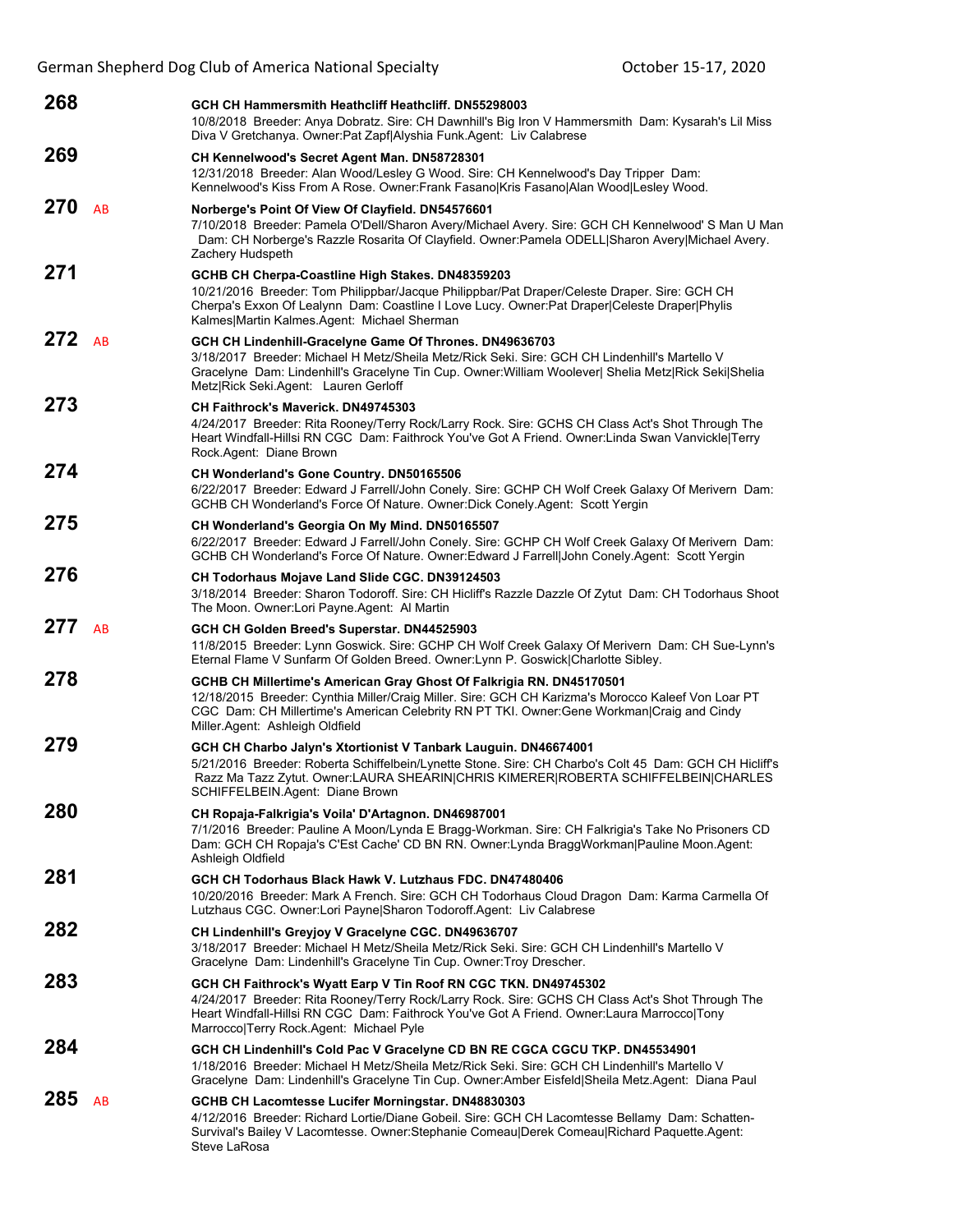| $286$ Sel 6 |              | CH Kubistraums Bear Went Over The Mountain RN CGC. DN50209606<br>6/20/2017 Breeder: Verna M Kubik/Virginia Bailey. Sire: GCH CH Bloomsbeerys Amadeus Dam: CH<br>Kubistraums Tahoe II BN RI PT. Owner: Mary Feil Verna Kubik. Agent: Diana Paul                                   |
|-------------|--------------|----------------------------------------------------------------------------------------------------------------------------------------------------------------------------------------------------------------------------------------------------------------------------------|
| 287         | <b>BB GV</b> | GCH CH Gem-N-I River Of Urloved CGC. DN50276601<br>4/20/2017 Breeder: Mary Lee Jewell/Rick Waits/Barbara Stamper. Sire: GCH CH Breal-Jogra's Oakley V<br>Selig-Haus Dam: Barick's Shake It Up In D.C Of Gem-N-I. Owner: Richard Waits. Agent: Lenny Brown                        |
|             | 288 Sel 7    | CH Gem-N-I Longrange Of Urloved BN CGC. DN50276603<br>4/20/2017 Breeder: Mary Lee Jewell/Rick Waits/Barbara Stamper. Sire: GCH CH Breal-Jogra's Oakley V<br>Selig-Haus Dam: Barick's Shake It Up In D.C Of Gem-N-I. Owner: Richard Waits L Jewell Agent: Lenny<br><b>Brown</b>   |
| 289         |              | CH Covy Tucker Hill's Viktor Odysseus. DN57049001<br>2/4/2019 Breeder: Marlene Ward. Sire: GCH CH Covy-Tucker Hill's The Dark Knight Dam: Covy Tucker<br>Hill's Malyshka. Owner: Marlene Ward.                                                                                   |
| 290         |              | CH Ark's Nowelle V Tripphill. DN55752605<br>11/9/2018 Breeder: Mary Tripp/Robert Coble/Dr. TERESA COBLE D.V.M Sire: Scharoark Looking For<br>Trouble Dam: Scharo Ark Xmas Anticipation. Owner: Mary Tripp   Dr. Teresa Coble and Bob Coble. Agent:<br>Nikki Bedea                |
|             | $291$ Sel 5  | CH Woodsides Once Upon A Time RN HSAs HSCs AX OAJ AXP AJP FSSS CGCU TK. DN49356001<br>7/29/2016 Breeder: Sandy L Anderson. Sire: GCH CH Woodside's Maxamillion Dam: Woodside's<br>Tribeca. Owner: Deborah Stern Diane Silver Strasser. Agent: Channing Sheets                    |
| 292 Sel 9   |              | GCHP CH Rosewood's Galileo HT CGC, DN40484601<br>5/25/2014 Breeder: Ms. Bo Vujovich/Michael Bristow. Sire: GCH CH Kennelwood' S Man U Man Dam: CH<br>Rosewood's Sweetness. Owner:David Blackie Ann Blackie William Petterson.Agent: Art Sinclair                                 |
| 293         |              | GCH CH Karizma's Montego Bay Von Loar. DN43770202<br>9/19/2015 Breeder: Iza Kabuska. Sire: GCH CH Karizma's Argo Of Rowland Dam: CH Karizma's Betsy<br>Von Loar Kaleef. Owner: Iza Kabuska Carlos Arguimbau .Agent: Alex Mues                                                    |
| 294         | Sel 3        | CH Wolf Creek Levi. DN51526102<br>9/27/2017 Breeder: Pat Walker/Deb Norman. Sire: GCH CH Lacomtesse Bellamy Dam: CH Wolf Creek<br>Serena V Wonderland. Owner: Pat Walker Deb Norman. Agent: Lenny Brown                                                                          |
| 295         | AB           | Riverrock's Stormy Weather HSAs. DN55200301<br>7/10/2018 Breeder: Dr. Zoa Rockenstein. Sire: CH Woodside's Mind Craft Dam: GCH CH Karizma's<br>Raven Of Riverrock RN CGC, Owner: Dr Zoa Rockenstein.                                                                             |
| 296         | AB           | CH Barick's Sweet Baby Ray. DN55494101<br>7/18/2018 Breeder: Barbara Stamper/Jessica Ball. Sire: CH Barick's Perfect Shot CA Dam: Barick's<br>Shake It Up In D.C Of Gem-N-I. Owner: Jessica Ball Barbara Stamper Judylyn Fanning.                                                |
| 297         | AB           | CH Chablis Warlock V Schneiderhof. DN55567703<br>9/9/2018 Breeder: Cindy Bartley/Nancy Schneider/Jamie Stevens/Ardlin Bartley. Sire: GCH CH Karizma's<br>Montego Bay Von Loar Dam: CH Schneiderhof's Maleficent. Owner:gail stiefferman Herman<br>Stiefferman.Agent: Lenny Brown |
| 298         | AB           | CH New Era's Comet. DN57049701<br>12/24/2018 Breeder: Stephanie Ann Mostoller Comeau/Derek James Comeau, Sire: GCHB CH<br>Lacomtesse Lucifer Morningstar Dam: CH Karizma's Princess Elsa. Owner: Stephanie Comeau Derek<br>Comeau Kathy Potter.Agent: Lenny Brown                |
| 299         |              | CH Mar Haven's Breaking Even v Hessen. DN50715801<br>7/31/2017 Breeder: Peg Graham/Debra Kaser/Carolyn Martello. Sire: GCH CH Mar Haven's Deal Me In V<br>Solitaire Dam: GCH CH Hessen's Myrina Of Mariner. Owner: Jeffrey Glenn   Jessie Glenn Noel Perry Glenn.                |
| 300         |              | CH Kubistraums Rough Rider Of Rushmore. DN50209603<br>6/20/2017 Breeder: Verna M Kubik/Virginia Bailey. Sire: GCH CH Bloomsbeerys Amadeus Dam: CH<br>Kubistraums Tahoe II BN RI PT. Owner: Verna Kubik   Virginia Bailey Agent: Kent Boyles                                      |
| 301         | EX           | CH Krystal's What About Me V Cherpa. DN50479205<br>6/8/2017 Breeder: Michael Sherman/Kristan Sherman. Sire: GCH CH Cherpa's Exxon Of Lealynn Dam:<br>Elite Design Asia Tokaye Dershimer. Owner: Pat Ayers and Pat and Celeste Draper.                                            |
| 302         |              | CH Krystal's Run For Your Money. DN50479202<br>6/8/2017 Breeder: Michael Sherman/Kristan Sherman. Sire: GCH CH Cherpa's Exxon Of Lealynn Dam:<br>Elite Design Asia Tokaye Dershimer. Owner: Kristan and Michael Sherman.                                                         |
| 303         | AB           | CH Winsome's She's My Evbearything CGC TKN. DN50213302<br>5/20/2017 Breeder: Frank J. Fasano/KRISTINE M. FASANO. Sire: GCHB CH Winsome's Love Me<br>Tendbear RI Dam: CH Winsome's Vegas Showstopbear. Owner: Ronna S Baney William Baney  Kristine<br>M. Fasano Frank J. Fasano. |
| 304         |              | CH Kubistraums Big Rock Candy Mountain. DN50209601<br>6/20/2017 Breeder: Verna M Kubik/Virginia Bailey. Sire: GCH CH Bloomsbeerys Amadeus Dam: CH<br>Kubistraums Tahoe II BN RI PT. Owner: Verna Kubik   Virginia Bailey Agent: Kent Boyles                                      |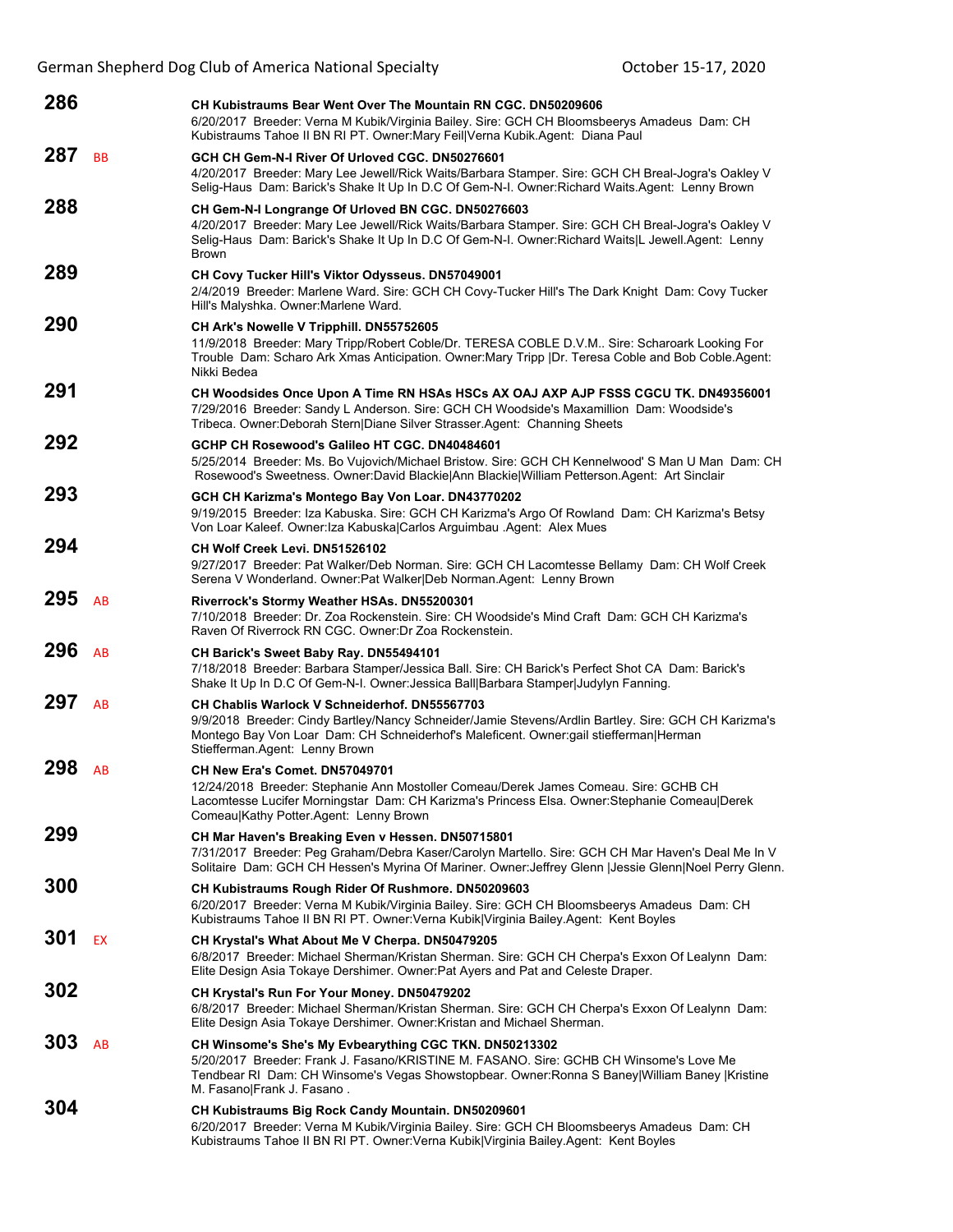German Shepherd Dog Club of America National Specialty **Channel Stepher 15-17, 2020** 

| 305              |               | <b>CH Windfall's Mrs Peacock V Foxpond. DN51952602</b><br>12/26/2017 Breeder: Angela L Rowland/James P Rowland/Jeff Pyle/Michael Little. Sire: CH Kaleef's Mike<br>Tyson Aka Tyson Dam: CH Windfall's & Luzak's Lilly V Foxpond. Owner:Michael Little Jeff Pyle Chris<br>Kimerer Joann Richards.Agent: Nikki Bedea |
|------------------|---------------|--------------------------------------------------------------------------------------------------------------------------------------------------------------------------------------------------------------------------------------------------------------------------------------------------------------------|
| 306              | AB            | CH Kenlyn's Lacey. DN51999201<br>5/16/2017 Breeder: Kent Boyles/Bill Hope/Clara Dean Hope. Sire: GCHP CH Marquis' Hermes V Kenlyn<br>Dam: CH Xara Vom Kuckucksland. Owner: Kent Boyles Bill Hope Clara Hope.                                                                                                       |
| <b>307</b> Sel 3 |               | CH Kenlyn's Tell Me Lies Lockenhaus. DN52551101<br>8/31/2017 Breeder: Deborah Stern/Pamela Buckles/PATTI DUKEMAN/Pamela McElheney/Kent Boyles.<br>Sire: GCHB CH Marquis' Can You Stop The Rain V Kenlyn Dam: GCHP CH Lockenhaus' Rumor Has It V<br>Kenlyn. Owner:Kent Boyles Barbara Benson Patti Dukeman.         |
| 308              | AB            | CH Covy-Tucker Hill's Dancing In The Moonlight. DN52730701<br>2/13/2018 Breeder: Dr. Yolanda B Briscoe/Gloria F Birch/Cappy Pottle. Sire: GCHP CH Rosewood's<br>Galileo HT CGC Dam: Covy-Tucker Hill's Poinsettia. Owner: Gloria Birch Dr. Yolanda B. Briscoe William<br>Petterson.                                |
| <b>309</b> Sel 4 |               | GCH CH Eagle Valley's Lady In Red. DN53117403<br>2/25/2018 Breeder: Dennis Mulligan/Sandy Dancosse. Sire: GCH CH Alkarah's Bossa Nova Dam: CH<br>Eagle Valley's Chloe II. Owner:Dennis Mulligan/Karin E Wagner Karin E Wagner.Agent: Olivia Calabrese                                                              |
| 310 Sel 7        |               | CH Chagre's Caramella Foxhaven-Myjoy. DN50654302<br>8/8/2017 Breeder: Charles R Gregory. Sire: GCH CH Kennelwood' S Man U Man Dam: CH Jezra &<br>Tophats I Put A Spell On You V Chargre. Owner: Dean Patterson and Cortnie Partner Agent: Lindsey<br>Hudspeth                                                      |
| 311              | AB            | Kubistraums Pollyanna. DN55200204<br>9/23/2018 Breeder: Verna Kubik/Virginia Bailey. Sire: GCH CH Lindenhill's Martello V Gracelyne Dam:<br>GCH CH Kubistraums Vista Of Aramist Peters Elite. Owner: Verna Kubik Virginia Bailey. Agent: Diane<br><b>Brown</b>                                                     |
| 312              |               | CH Conlee-Cherpa Here's Lookin At You. DN55374001<br>8/19/2018 Breeder: Pat Draper/Celeste Draper/Connie Malo. Sire: GCH CH Laslar-Candia's Black Bart<br>RN Dam: GCH CH Lealynn's Lambo Murcielago. Owner: Connie L Malo. Agent: Nancy McDonald                                                                   |
| 313              | AB            | GCH CH Windward's Promise This, DN47439305<br>9/8/2016 Breeder: Patrick H Ayers/Aupuni Cazinha Ayers. Sire: CH Kaleef's Windward's Warrior Dam:<br>CH Wonderland's Tsunami Of Kaleef. Owner:Patrick Ayers Aupuni Cazinha-Ayers.                                                                                    |
| 314              |               | CH Peters' Elite Sexy In The City. DN54879401<br>7/17/2018 Breeder: Zoriana Peters. Sire: GCH CH Lacomtesse Bellamy Dam: CH Depahl's I'M Too Sexy<br>BN RN. Owner: Zoriana Peters. Agent: George Berstler                                                                                                          |
| 315              |               | <b>CH Laslar Hickoryhill's Ariel Of Charan. DN57903308</b><br>3/4/2019 Breeder: Dave Lasater/Steven Grainger/Christine Grainger. Sire: GCH CH Cherpa's Dos Equis<br>Dam: Hickoryhills Leda Of Laslar Windfall. Owner:Angie Martin Nicol Bedea Dave Lasater.Agent: Jeff Pyle                                        |
| 316              |               | Kenlyn Marquis' Vendetta V Seven Hills. DN58081605<br>1/30/2019 Breeder: Kent Boyles/Liz Oster/Naomi Swanson. Sire: GCHB CH Marquis' Can You Stop The<br>Rain V Kenlyn Dam: CH Welove Duchien's Sweeter Than Honey. Owner: Karena Avila Agent: Ash Oldfield                                                        |
| 317              |               | GCH CH Dawnhill's Katy's Trail. DN45114103<br>2/26/2016 Breeder: Dawn Van Dyken. Sire: GCHG CH Stuttgart's Single Action Army V Hammersmith RN<br>Dam: Dawnhill's Hatteras. Owner: Susie Long Bill Long.                                                                                                           |
| 318              | AB            | CH Whirlaway's Patsy Cline. DN40262101<br>8/1/2014 Breeder: Norma Hansburg. Sire: GCH CH Pinebuck - Kismet's Adagio Dam: GCH CH<br>Schatten's Bountiful Harvest. Owner: Norma Hansburg. Agent: George Berstler                                                                                                     |
| 319              | <b>OS GVX</b> | CH Wolf Creek Glitter In The Air, DN51526101<br>9/27/2017 Breeder: Pat Walker/Deb Norman. Sire: GCH CH Lacomtesse Bellamy Dam: CH Wolf Creek<br>Serena V Wonderland. Owner: Pat Walker Deb Norman. Agent: Lenny Brown                                                                                              |
| 320              |               | GCH CH Abijah's Fortune Cookie Of Thornrose BN RN PT FDC MX AXJ MXP3 M. DN42303506<br>3/26/2015 Breeder: Jill Lukasik/Ken Wilhoit/Sherry Wilhoit. Sire: CH Ponca Hill-Tantara's Snake Fever<br>Dam: Windover's Bella Of Abedon CGC. Owner:Deborah Stern julie Degen Logan Nordahl.                                 |
| 321              | AB            | GCH CH Greenleaf's Firestarter Surigo Cross Timbers. DN44991604<br>2/6/2016 Breeder: Patrick E Green/Mrs. Nancy McDonald/Erin Nellis. Sire: GCH CH Kennelwood' S Man U<br>Man Dam: GCH CH Greenleaf's Deuce Of Clubs V Surigo. Owner: Seth Keida Agent: Nikki Bedea                                                |
| 322              |               | <b>CH Schneiderhof's Penny Ante. DN56045801</b><br>11/21/2018 Breeder: Mrs. Nancy D Schneider/Jamie Stevens. Sire: CH Schneiderhof's Apple Jacks Dam:<br>CH Schneiderhof's Place Your Bets. Owner: Timothy Maddox Nancy Schneider .Agent: Matt McMillan                                                            |
| 323              |               | CH Cherpa-Coastline In Excelsis Deo. DN50594214<br>6/20/2017 Breeder: Tom Philippbar/Jacque Philippbar/Pat Draper/Celeste Draper. Sire: GCH CH<br>Cherpa's Exxon Of Lealynn Dam: Coastline I Love Lucy. Owner: Staci Bell Pat and Celeste Draper Michael<br>and Kris Sherman.                                      |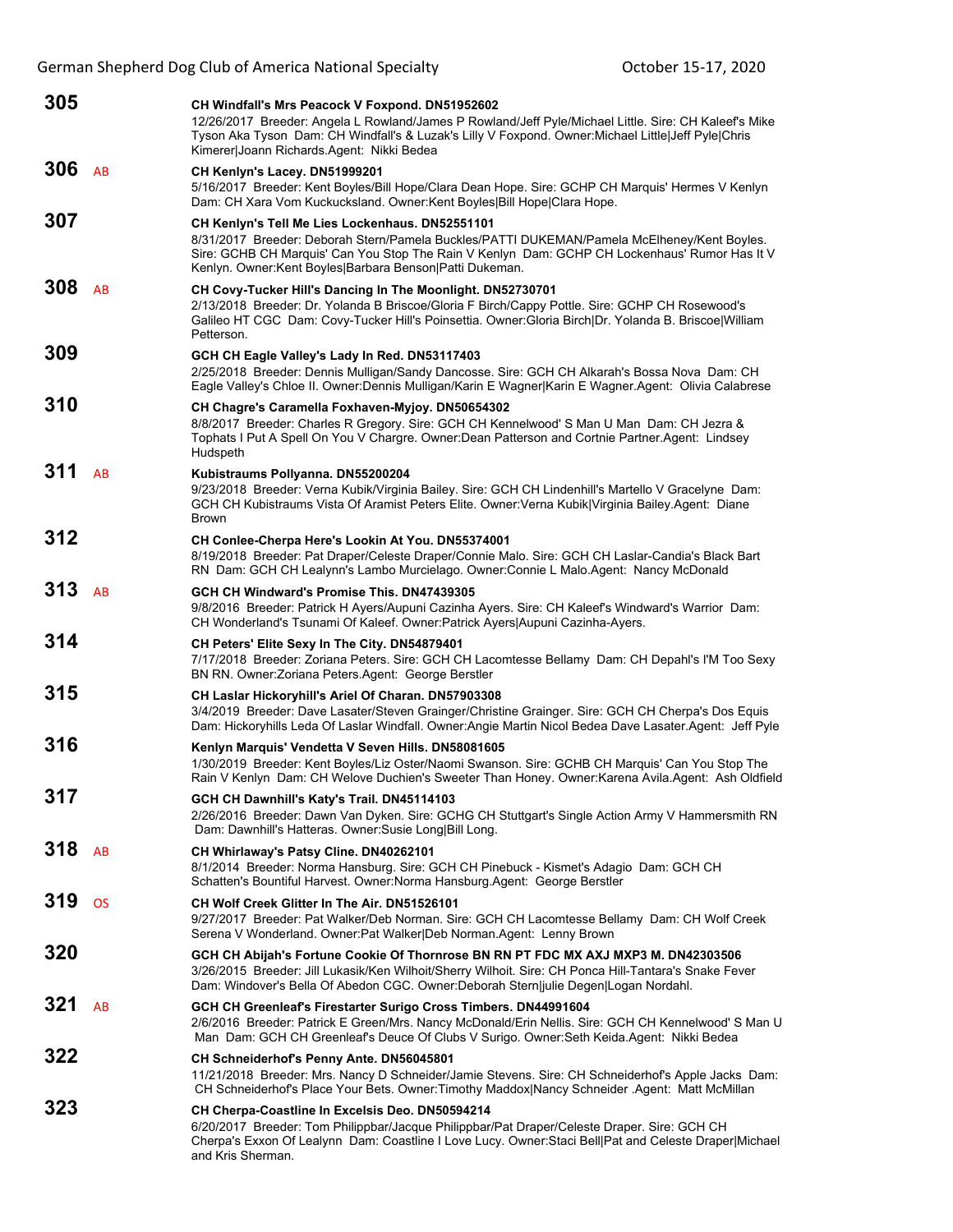German Shepherd Dog Club of America National Specialty **Channel Stepher 15-17, 2020** 

| 324              |           | GCH CH Wunder's Just Do It Ema RN CGC TKN, DN49185105<br>2/23/2017 Breeder: Sharon Wunder/Katie Moore/Heather Calmes. Sire: GCH CH Keylis Spotlite Just Do It<br>RI CGC Dam: Wunder's Summer Glau RN. Owner: Sharon Wunder Nina McDonald Courtney Calmes.                                |
|------------------|-----------|------------------------------------------------------------------------------------------------------------------------------------------------------------------------------------------------------------------------------------------------------------------------------------------|
| 325 Sel 6        |           | CH Dawnhill's Cedar Springs BN RE SWN CGC. DN47827506<br>10/18/2016 Breeder: Dawn Van Dyken. Sire: GCHG CH Stuttgart's Single Action Army V Hammersmith<br>RN Dam: Dawnhill's Hatteras. Owner: Dawn Van Dyken. Agent: George Berstler                                                    |
| 326 Sel 11       |           | Colbyhaus Twas The Night Before Christmas. DN48499601<br>12/24/2016 Breeder: Linda Colby/Stephen Colby. Sire: Colbyhaus' Mr. Heartbreaker Dam: Colbyhaus-<br>Kaleef's Halestorm. Owner:Linda Colby Stephen Colby Danial Picknell Justin Moore.                                           |
| 327 AB           |           | CH Kubistraums Garnet V Bloomsberry. DN50209604<br>6/20/2017 Breeder: Verna M Kubik/Virginia Bailey. Sire: GCH CH Bloomsbeerys Amadeus Dam: CH<br>Kubistraums Tahoe II BN RI PT. Owner: Steve and Kay Bloom   Verna Kubic and Virginia Bailey.                                           |
| 328              |           | CH Sunward's Butterfield 8. DN54517101<br>5/21/2018 Breeder: Jack M Bernal/Carlos Bernal. Sire: CH Breal-Jogra's Uriah Dam: CH Breal-Jogra's<br>Serena V Signature. Owner: Jack Bernel Carlos Bernel.                                                                                    |
| 329              |           | Ponca Hill-Tantara's Who's On Fire?. DN55658705<br>7/21/2018 Breeder: Yvonne Kowalczyk/REED KOWALCZYK. Sire: CH Breal-Jogra's Uriah Dam: CH<br>Ponca Hill-Tantara's Heart Of Gold. Owner: Toni Pals. Agent: Lenny Brown                                                                  |
| 330              |           | <b>CH Millertime's American Gossip Girl. DN41755901</b><br>12/11/2014 Breeder: Cynthia Miller/Craig Miller. Sire: GCH CH Karizma's Morocco Kaleef Von Loar PT<br>CGC Dam: CH Millertime's American Celebrity RN PT TKI. Owner:Craig and Cynthia Miller.Agent:<br>Ashleigh Oldfield       |
| 331              | AB        | GCHB CH Heartwood's Pistols And Pearls FDC CA DJ, DN42170603<br>7/22/2014 Breeder: Alan Johnson/Myra Johnson/Jamie Clute/Sandy Anderson. Sire: GCHP CH Wolf<br>Creek Galaxy Of Merivern Dam: GCHB CH Woodside's Lacy. Owner: Kathryn Roberts.                                            |
| 332              |           | GCH CH Charbo-Jalyn That Old Black Magic V Lauguin. DN43525501<br>6/20/2015 Breeder: Roberta Schiffelbein/Lynette Stone. Sire: CH Charbo's Colt 45 Dam: GCH CH Hicliff's<br>Razz Ma Tazz Zytut. Owner:LAURA SHEARIN Jack Gillespie.Agent: Diane Brown                                    |
| 333              |           | CH Bmeerhuis-Zytut's Audios v Joelle. DN51517801<br>8/26/2017 Breeder: Roberta L Moore/Christy Heiman/Clint Heiman/K Heiman/J (Corbin) Richards. Sire:<br>CH Joelle's Alvin V Norberge CD Dam: GCH CH Bmeer-Koldren I Put A Spell On You Vzytut.<br>Owner:Roberta Moore Joann Richards.  |
| 334              |           | GCH CH Norberge's Leona Of Clayfield. DN52650901<br>12/17/2017 Breeder: Pamela O'Dell/Sharon Avery/Michael Avery/Art Sinclair. Sire: GCHP CH Rosewood's<br>Galileo HT CGC Dam: CH Norberge's Razzle Rosarita Of Clayfield. Owner: Janis Calkins William<br>Petterson Agent: Art Sinclair |
| <b>335</b> Sel 5 |           | CH Winsome's Do You Bearlieve In Magic. DN53035902<br>1/25/2018 Breeder: Sherry McKinnon/Frank J Fasano/Nancie Phelps/Kris Fasano. Sire: Lonestar's Diesel<br>Of Erynbrook Dam: CH Winsome's Summer Beareeze V Lonestar. Owner: Frank Fasano Kris Fasano.                                |
| 336              |           | CH Lacomtesse Shaker Atdusk V Tho. DN53594101<br>12/14/2017 Breeder: Richard Lortie/Diane Gobeil. Sire: GCH CH Kennelwood' S Man U Man Dam:<br>Schatten-Survival's Bailey V Lacomtesse. Owner: Betty McDermott Tammy Howard.                                                             |
| 337 Sel 8        |           | CH Amber's Honey Comb of Jo-Els. DN53878307<br>5/7/2018 Breeder: Joan Huber. Sire: GCH CH Eagle Valley's Country Boy Dam: Ambers Party Girl Of Jo-<br>El'S. Owner: Joan Huber. Agent: Autumn Dugan                                                                                       |
| 338              | SEL Sel 2 | CH Caretti's Made To Order, DN53949102<br>4/23/2018 Breeder: Cyndi Flautt/Jim Flautt. Sire: CH Cross Timbers Blackmale Dam: GCH CH Caretti's<br>Disorderly Conduct RI. Owner: Cyndi Flautt Jim Flautt. Agent: Scott Yergin                                                               |
| 339              |           | CH Wonderland's June Carter Cash, DN54159701<br>5/31/2018 Breeder: Edward J Farrell/John Conely. Sire: CH Kenlyn's Aries V Hicliff Dam: GCHB CH<br>Wonderland's Force Of Nature. Owner: John Conely Ed Farrell.Agent: Scott Yergin                                                       |
| 340              |           | CH Kohlein's Ever. DN54160501<br>1/22/2016 Breeder: Maria McDonald. Sire: Kohlein's Cazadores Dam: CH Kohlein's Estrella. Owner:Kerry<br>Southern.Agent: Sammie Lewis                                                                                                                    |
| 341              |           | GCH CH Hello Goodbye Of Kennelwood Edan. DN49061610<br>3/12/2017 Breeder: Alan Wood/Lesley Wood. Sire: GCH CH Kennelwood' S Man U Man Dam: CH Are<br>We There Yet Of Edan. Owner: Ann Schultz Julie Tittl. Agent: Steve Larosa                                                           |
| 342              | AB        | GCH CH Kenlyn's There Is A Time At Wildwood. DN49435205<br>3/3/2017 Breeder: Kent Boyles/Barbara L Benson. Sire: GCH CH Karizma's Morocco Kaleef Von Loar PT<br>CGC Dam: CH Marquis' Miata V Kenlyn. Owner: Barbara Benson Kent Boyles.                                                  |
| 343              |           | GCH CH Inquest U Got The Look Of She-Rock TKN. DN47114004<br>6/20/2016 Breeder: Stephanie Schrock/Ileana Nogueras. Sire: CH Sunrise On Thorton Creek Dam: GCH<br>CH Signature's Maui Of Masrock. Owner: Stephanie Schrock Josie Cook.                                                    |